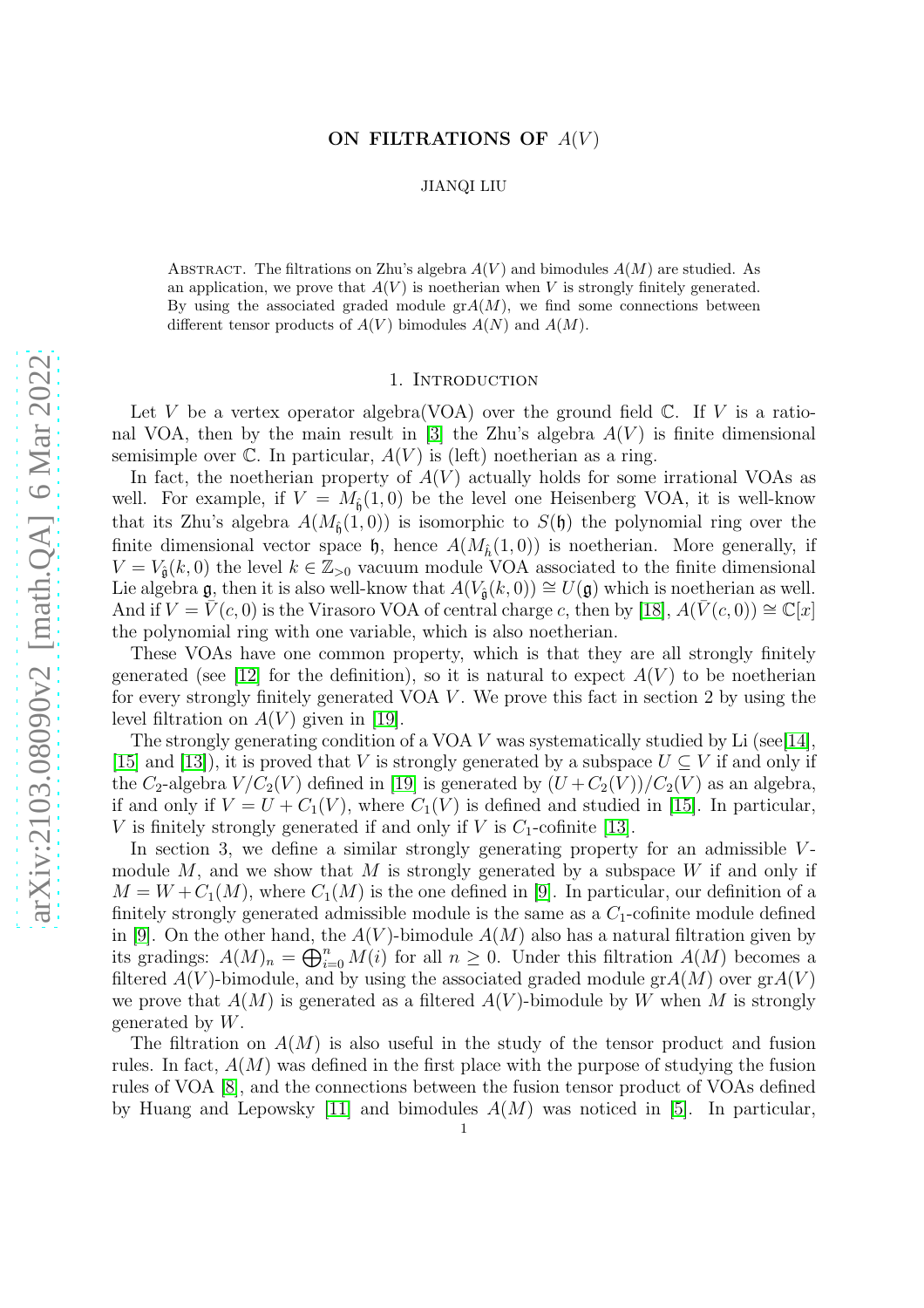when the VOA V is rational and  $C_2$ -cofinite, the associativity of the fusion tensor [\[10\]](#page-18-11) is equivalent to the isomorphism between  $A(M) \otimes_{A(V)} A(N)$  and  $A(N) \otimes_{A(V)} A(M)$  as  $A(V)$ -bimodules. But one would also expect to find an isomorphic map directly from the construction of  $A(M)$ . However this is not an easy task, since the left and right module structures of  $A(M)$  are not interchangeable. In this paper, we use the filtration on the tensor product  $A(M) \otimes_{A(V)} A(N)$  to present such an isomorphic map with an additional assumption.

This paper is organized as follows: In section 2, we first recall some basic definitions and properties of filtered rings and Zhu's algebra  $A(V)$ , then prove the noetherianess of  $A(V)$  for strongly finitely generated VOA V. We also studied the relations between the  $C_2$ -algebra  $V/C_2(V)$  and the graded algebra  $grA(V)$  for various cases of VOAs. In section 3, we first define the concept of strongly generated and quasi-strongly generated modules over VOAs and explore the connections between these concepts with the Poisson module  $M/C_2(M)$  and  $grA(M)$ . We use the filtrations on  $A(V)$ -bimodules to study  $A(M) \otimes_{A(V)} A(N)$ .

# 2. NOETHERIANESS OF  $A(V)$  when V is strongly finitely generated.

We will first recall some basic facts about filtered rings, some of them will be used in the proof of noetherianess of  $A(V)$  and section 3. Most of these notions can be found in [\[16\]](#page-18-12) and [\[17\]](#page-18-13).

<span id="page-1-0"></span>**Definition 2.1.** *A ring* R *is called a filtered if there exists subgroups*  $F_n R \leq R$  *for*  $n = 0, 1, 2...$  *such that:*  $(a)$  1  $\in$   $F_0R \subseteq F_1R \subseteq F_2R \subseteq ...$ ,  $(b)$   $F_iR \cdot F_jR \subseteq F_{i+j}R$  *for all*  $i, j \ge 0$ ,  $(c)$   $R = \bigcup_{n=0}^{\infty} F_nR$ . The family  $\{F_n R\}_{n=0}^{\infty}$  is called a filtration of R.

A filtered ring R has the following related constructions:

(a) Given a filtration  ${F_n R}_{n=0}^{\infty}$  of R, there is an associated graded ring

$$
\mathrm{gr} R = \bigoplus F_n R / F_{n-1} R = \bigoplus_{n=0}^{\infty} (\mathrm{gr} R)_n,
$$

with product given by  $\bar{x} \cdot \bar{y} := \bar{x} \bar{y}$  for any  $x \in F_n R$ ,  $y \in F_m R$ . We adopt the convention that  $F_{-1}R = 0$ . The well-definedness of the product follows immediately from the definition of a filtration.

(b) Let  $I \triangleleft R$  be a left ideal. Set  $(\text{gr} I)_n := (I + F_{n-1}R) \cap F_n R/F_{n-1} R \leq (\text{gr} R)_n$  for each  $n \geq 0$ , then let

$$
\mathrm{gr} I = \bigoplus_{n=0}^{\infty} (\mathrm{gr} I)_n \leq \mathrm{gr} R.
$$

Clearly, grI is a graded left ideal of grR with  $\bar{a}.\bar{x} := \bar{a}\bar{x}$  for  $\bar{a} \in (\text{gr}R)_m$ ,  $\bar{x} \in (\text{gr}I)_n$ . (c) A R-module M is called filtered if there exists a sequence of subgroups

$$
0 = F_{-1}M \subseteq F_0M \subseteq F_1M \subseteq \dots
$$

such that  $M = \bigcup_{n=0}^{\infty} F_n M$  and  $(F_m R) \cdot F_n M \subseteq F_{m+n} M$  for all  $m, n \in \mathbb{N}$ . For a filtered  $R$ -module  $M$ , the associated graded abelian group

$$
grM = \bigoplus_{n=0}^{\infty} F_n M / F_{n-1} M = \bigoplus_{n=0}^{\infty} (grM)_n
$$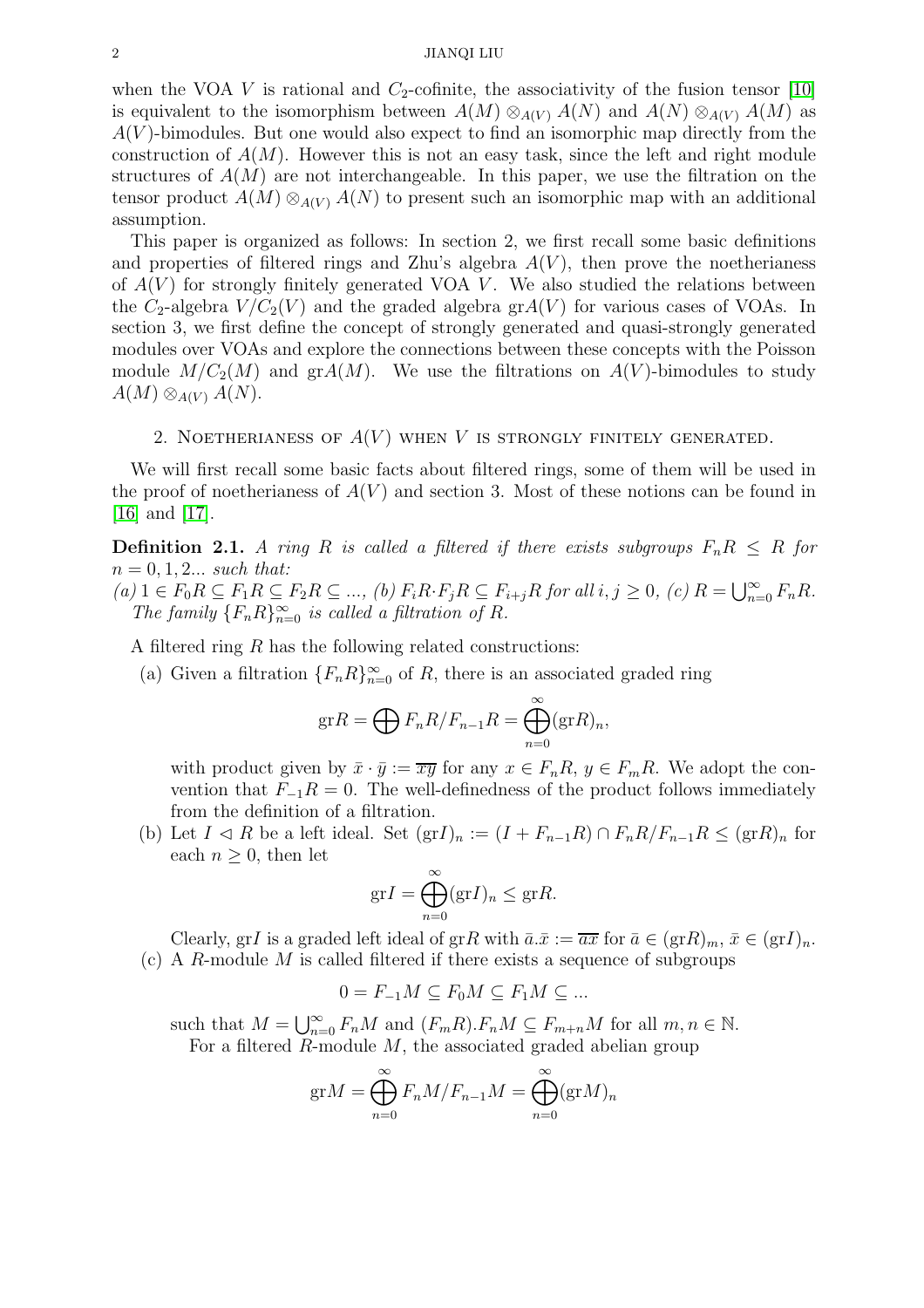is a graded module over grR, with action given by  $\bar{x}.\bar{w} = \overline{x.w}$  for any  $x \in F_nR$ ,  $w \in F_m M$ .

One can find the following well known fact in [\[16\]](#page-18-12).

<span id="page-2-5"></span>Proposition 2.2. *Let* R *be a filtered ring such that* grR *is left Noetherian, then* R *is left Noetherian.*

The definition of a vertex operator algebra can be found in [\[6\]](#page-18-14). In this paper, we assume that a VOA V is always N-gradable:  $V = \bigoplus_{n=0}^{\infty} V_n$ , and is of CFT-type:  $V_0 = \mathbb{C}1$ . Then we can write  $V = V_0 \oplus V_+$ , where  $V_+$  is the sum of all positive levels.

Now we recall some basic facts about the Zhu's Algebra  $A(V)$  defined in [\[19\]](#page-18-3). Let  $a, b \in V$  be homogeneous elements.

(a)  $A(V) = V/O(V)$  is an associated algebra with  $1 + O(V)$  as identity and the product:

<span id="page-2-0"></span>
$$
a * b = \text{Res}_{z} Y(a, z) b \frac{(1+z)^{\text{wta}}}{z} = \sum_{j=0}^{\text{wta}} {(\text{wt}a) \choose j} a_{j-1} b \tag{2.1}
$$

(b) For positive integers  $m \geq n \geq 0$ :

$$
\operatorname{Res}_{z} Y(a, z) b \frac{(1+z)^{\operatorname{wt}a+n}}{z^{2+m}} \equiv 0 \mod O(V) \tag{2.2}
$$

(c) There is a commutative formula:

<span id="page-2-2"></span>
$$
a * b - b * a \equiv \text{Res}_{z} Y(a, z)b(1 + z)^{\text{wta}-1} = \sum_{j \ge 0} \binom{\text{wt}a - 1}{j} a_j b \pmod{O(V)} \tag{2.3}
$$

(d)  $A(V)$  has a filtration  $A(V)_0 \subseteq A(V)_1 \subseteq A(V)_2 \subseteq ...$ , where  $A(V)_n$  is the image of  $\bigoplus_{i=0}^n V_i$  in  $A(V)$ . i.e. for  $a \in A(V)_m$  and  $b \in A(V)_n$  we have  $a * b \in A(V)_{m+n}$ , and  $1 + O(V) \in A(V)_0.$ 

We call the filtration in (d) the level filtration of  $A(V)$ . These properties indicate that  $A(V)$  is a filtered ring, so we have the associated graded ring as in Definition [2.1:](#page-1-0)

$$
\text{gr}A(V) = \bigoplus_{n=0}^{\infty} A(V)_n / A(V)_{n-1} = \bigoplus_{n=0}^{\infty} (\text{gr}A(V))_n,
$$
\n(2.4)

where  $(\text{gr} A(V))_n = A(V)_n / A(V)_{n-1}$  for all  $n \geq 0$  and  $A(V)_{-1} = 0$ . By Definition [2.1,](#page-1-0) for  $\bar{a} \in A(V)_m/A(V)_{m-1}$  and  $b \in A(V)_n/A(V)_{n-1}$ , their product is given by

<span id="page-2-1"></span>
$$
\bar{a} * \bar{b} = \overline{a * b} \in A(V)_{m+n}/A(V)_{m+n-1}
$$
\n(2.5)

The graded ring  $grA(V)$  satisfies the following property:

<span id="page-2-4"></span>Lemma 2.3. grA(V ) *is a commutative Poisson algebra with the product and the Lie bracket given by:*

$$
\bar{a} * \bar{b} = a_{-1}b + A(V)_{m+n-1} \in (\text{gr}A(V))_{m+n},
$$
\n(2.6)

<span id="page-2-3"></span>
$$
\{\bar{a}, \bar{b}\} = a_0 b + A(V)_{m+n-2} \in (\text{gr} A(V))_{m+n-1},
$$
\n(2.7)

*for all*  $\bar{a} \in A(V)_{m}/A(V)_{m-1}$ ,  $\bar{b} \in A(V)_{n}/A(V)_{n-1}$ , and all  $m, n \in \mathbb{N}$ .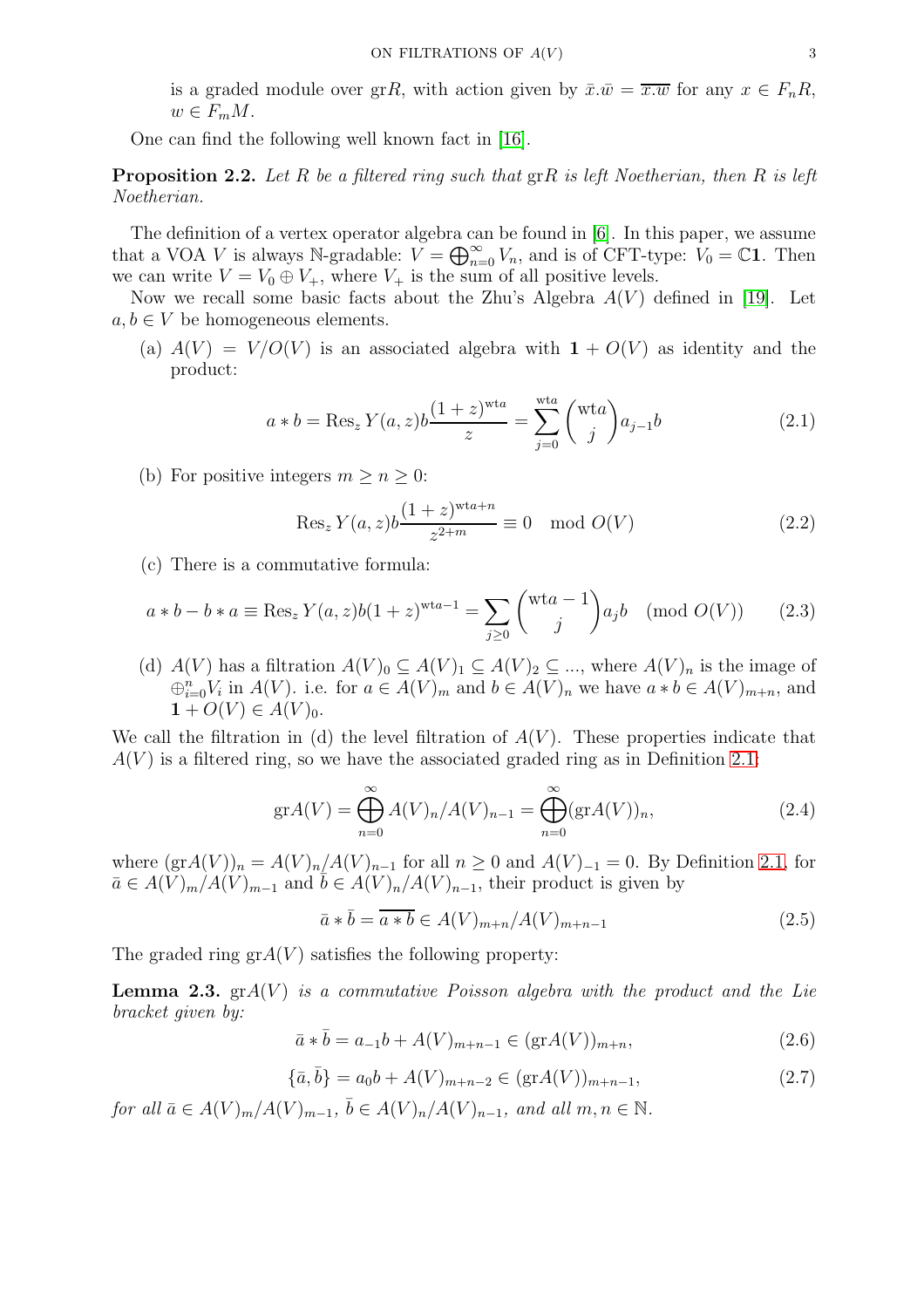*Proof.* By [\(2.1\)](#page-2-0) and [\(2.5\)](#page-2-1) we have:

$$
\bar{a} * \bar{b} = \overline{a_{-1}b} + \sum_{j=1}^{\text{wta}} {\text{wta} \choose j} \overline{a_{j-1}b} = \overline{a_{-1}b},
$$

since for any  $j \ge 1$  we have  $wt(a_{j-1}b) = wt a + wt b - j \le m+n-1$ , so  $a_{j-1}b \in A(V)_{m+n-1}$ and  $\overline{a_{j-1}b} = 0$  in  $A(V)_{m+n}/A(V)_{m+n-1}$ . Moreover, by [\(2.3\)](#page-2-2) and [\(2.5\)](#page-2-1) we have:

$$
\bar{a} * \bar{b} - \bar{b} * \bar{a} = \sum_{j=0}^{\text{wta}-1} {\text{wta} - 1 \choose j} \overline{a_j b} = 0,
$$

since  $wt(a_j b) = wt a + wt b - j - 1 \leq m + n - 1$  for all  $j \geq 0$ . This shows that  $grA(V)$  is a commutative algebra over C.

Since  $\text{gr}A(V)$  is commutative, it follows from a standard fact of filtered rings (cf. [\[17\]](#page-18-13)) that  $\text{gr}A(V)$  is a Poisson algebra with respect to the bracket

$$
\{\bar{a}, \bar{b}\} = a * b - b * a + A(V)_{m+n-2} \in (\text{gr} A(V))_{m+n-1}.
$$

Since we have  $a*b-b*a \equiv a_0b \pmod{A(V)_{m+n-2}}$ , it follows that gr $A(V)$  is a commutative Poisson algebra with respect to the bracket given in  $(2.7)$ .

The notion of a strongly generated vertex operator algebra is defined by Kac[\[12\]](#page-18-2):

**Definition 2.4.** Let V be a VOA, and let  $U \subseteq V$  be a subset. V is said to be strongly *generated by* U *if* V *is spanned by elements of the form:*

$$
a^1_{-n_1}...a^r_{-n_r}u,
$$

where  $a^1, ..., a^r, u \in U$ , and  $n_i \geq 1$  for all i. If V is strongly generated by a finite *dimensional subspace, then* V *is called strongly finitely generated.*

Recall the following result of Li (cf. Theorem 4.11 [\[14\]](#page-18-4)):

<span id="page-3-1"></span>**Proposition 2.5.** Let V be a VOA, and let  $U \subseteq V_+$  be a graded subspace. The following *conditions are equivalent:*

- *(a)* V *is strongly generated by* U
- *(b)*  $V_+ = U + C_1(V)$ *, where*  $C_1(V) = span({u_{-1}v : u, v \in V_+} \cup {L(-1)u : u \in V}).$
- *(c)*  $(U + C_2(V))/C_2(V)$  *generates*  $V/C_2(V)$  *as commutative algebra.*

<span id="page-3-2"></span>**Theorem 2.6.** Let V be a VOA. If V is strongly finitely generated, or equivalently,  $C_1$ *cofinite, then*  $A(V)$  *is (left) noetherian as an algebra.* 

*Proof.* First, we show that there is a well-defined epimorphism of commutative Poission algebras:

<span id="page-3-0"></span>
$$
\phi: V/C_2(V) \to \operatorname{gr} A(V) = \bigoplus_{n=0}^{\infty} A(V)_n / A(V)_{n-1},
$$
  
\n
$$
x + C_2(V) \mapsto \bar{x} \in A(V)_n / A(V)_{n-1} \quad \text{for } x \in V_n.
$$
\n(2.8)

Define  $\phi: V = \bigoplus_{n=0}^{\infty} V_n \to \text{gr}A(V)$ :  $\phi(x_1 + ... + x_r) = \overline{x_1} + ... \overline{x_r}$ , where  $x_i \in V_{n_i}$  and  $\overline{x_i} \in A(V)_{n_i}/A(V)_{n_i-1}$  for all i. Clearly  $\phi$  is linear, and we claim that  $\phi(C_2(V)) = 0$ .

Indeed, let  $a_{-2}b$  be a spanning element in  $C_2(V)$ , with  $a \in V_m$  and  $b \in V_n$ , where  $m \ge 1$ and  $n \geq 0$ . Then  $a_{-2}b \in V_{m+n+1}$  and  $\phi(a_{-2}b) = \overline{a_{-2}b} \in A(V)_{m+n+1}/A(V)_{m+n}$ . Recall that in  $A(V)$  we have:

$$
L(-1)a + L(0)a = 0.
$$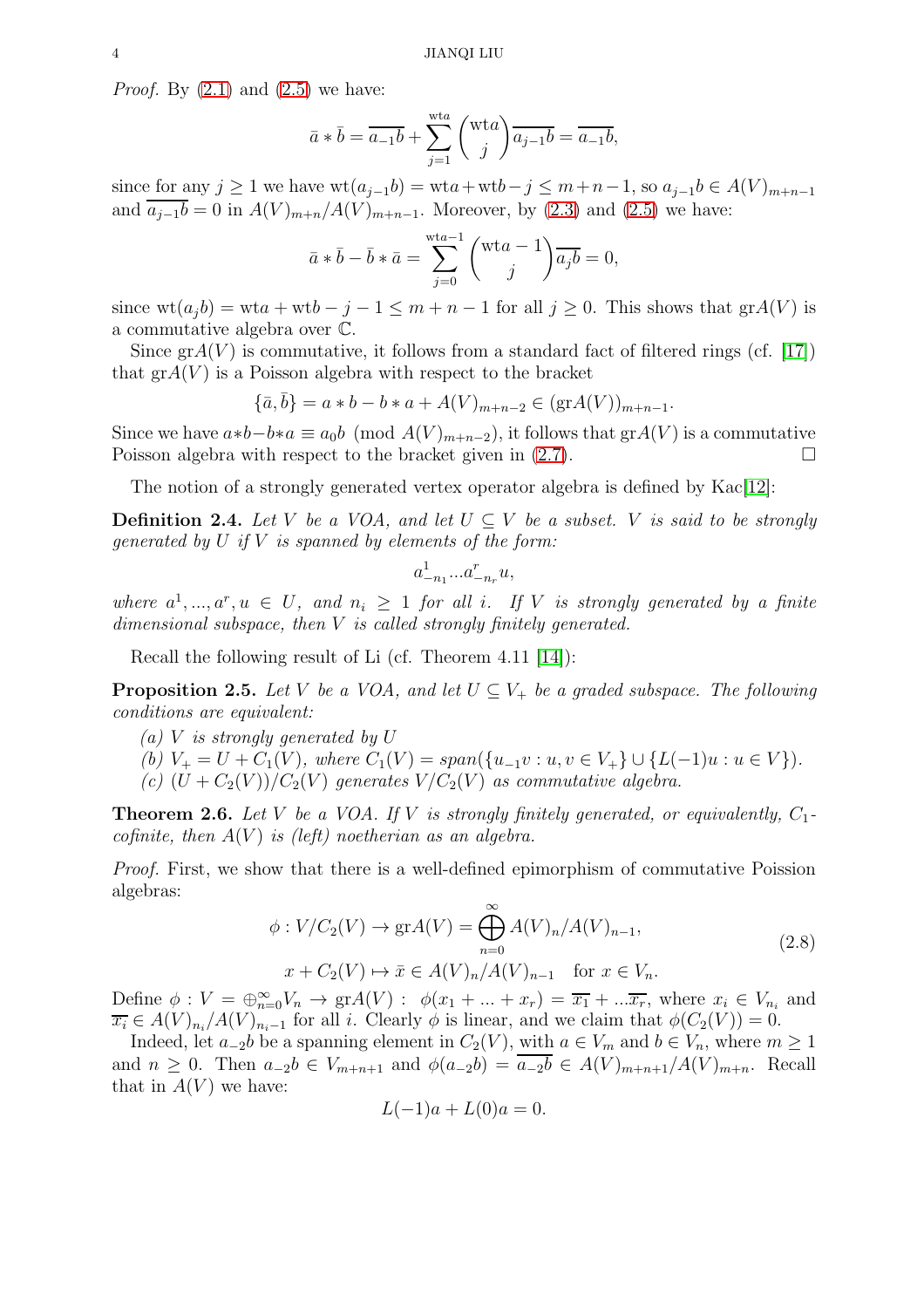Thus,  $a_{-2}b = (L(-1)a)_{-1}b = (-L(0)a)_{-1}b = -ma_{-1}b$  in  $A(V)$ , with  $wt(a_{-1}b) = m + n$ . This implies that

$$
\overline{a_{-2}b} = \overline{-ma_{-1}b} = \overline{0} \in A(V)_{m+n+1}/A(V)_{m+n}.
$$

Thus,  $\phi(C_2(V)) = 0$  and  $\phi$  gives rise to the map in [\(2.8\)](#page-3-0).

Since  $A(V)_n$  is the image of  $\bigoplus_{i=0}^n V_n$  in  $A(V)$ , it is clear that  $\phi$  is surjective. Moreover, by Lemma [2.3](#page-2-4) we have:

$$
\phi((a + C_2(V)) \cdot (b + C_2(V))) = \phi(a_{-1}b + C_2(V))
$$
  
=  $a_{-1}b + A(V)_{\text{wta+wb}}$   
=  $\phi(a + C_2(V)) * \phi(b + C_2(V)),$ 

and similarly

$$
\phi(\{a + C_2(V), b + C_2(V)\}) = \phi(a_0b + C_2(V))
$$
  
=  $a_0b + A(V)_{\text{wta+wb-1}}$   
=  $\{\phi(a + C_2(V)), \phi(b + C_2(V))\}$ 

for all homogeneous  $a, b \in V$ . Therefore,  $\phi$  given in [\(2.8\)](#page-3-0) is an epimorphism of commutative Poisson algebras.

Now let  $U = span\{x^1, ..., x^n\}$  be a subspace that strongly generates V. By proposition [2.5,](#page-3-1)  $V/C_2(V)$  is generated by  $\{x^1 + C_2(V), ..., x^n + C_2(V)\}$  as an algebra, in particular  $V/C_2(V)$  is finitely generated, hence its image gr $A(V)$  under the epimorphism  $\phi$  is also finitely generated. Thus  $\text{gr}A(V)$  is noetherian, since it is quotient of a polynomial ring with finitely many variables. Then by Proposition 2.2,  $A(V)$  is also (left) noetherian.  $\Box$ 

It is natural to ask whether or not the epimorphism [\(2.8\)](#page-3-0) is an isomorphism between the commutative Poisson algebras  $V/C_2(V)$  and  $grA(V)$ . In general, this is not true, we will give a counterexample later. Nevertheless, we have the following result regarding this question:

<span id="page-4-0"></span>**Proposition 2.7.** *The epimosphism*  $\phi$  *in* [\(2.8\)](#page-3-0) *is an isomorphism, if and only if for all*  $a = a_1 + ... + a_r \in O(V)$ , with  $a_i \in V_{n_i}$  for each i and  $n_1 < n_2 < ... < n_r$ , the highest *weight summand*  $a_r$  *of* a *belongs* to  $C_2(V)$ *.* 

*Proof.* By the proof of Theorem [2.6](#page-3-2) we already have  $C_2(V) \subseteq \text{ker } \phi$ , and so  $\phi$  is an isomorphism if and only if  $C_2(V) = \text{ker }\phi$ . Also note that  $\phi$  in [\(2.8\)](#page-3-0) is clearly gradation preserving. Assume the condition for  $O(V)$  in the proposition is satisfied, let  $x+C_2(V) \in$ ker  $\phi$  with  $x \in V_n$ , then we have  $x + O(V) \in A(V)_{n-1}$ , and so there exists  $y \in \bigoplus_{i=0}^{n-1} V_i$ s.t.

$$
x - y = a = a_1 + \dots + a_r \in O(V),
$$

with  $a_i \in V_{n_i}$  for each i and  $n_1 < n_2 < \ldots < n_r$ . By comparing the highest weight elements on both sides of this equation, we have  $x = a_r \in C_2(V)$ . Hence  $C_2(V) = \text{ker } \phi$  and  $\phi$  is an isomorphism. Conversely, if  $C_2(V) = \ker \phi$ , let  $a = a_1 + ... + a_r \in O(V)$ , with  $a_i \in V_{n_i}$ for each i and  $n_1 < n_2 < \ldots < n_r$ , we have

$$
a_r + O(V) = -a_1 - a_2 - \dots - a_{r-1} + O(V)
$$

in  $A(V)_{n_r}$ . But the right hand side lies in  $A(V)_{n_r-1}$  since  $n_1 < n_2... < n_{r-1} \le n_r-1$ , so  $\phi(a_r) = \overline{a_r} = \overline{0} \in A(V)_{n_r}/A(V)_{n_r-1} \subseteq \text{gr}A(V)$ , this implies  $a_r \in \text{ker } \phi = C_2(V)$ .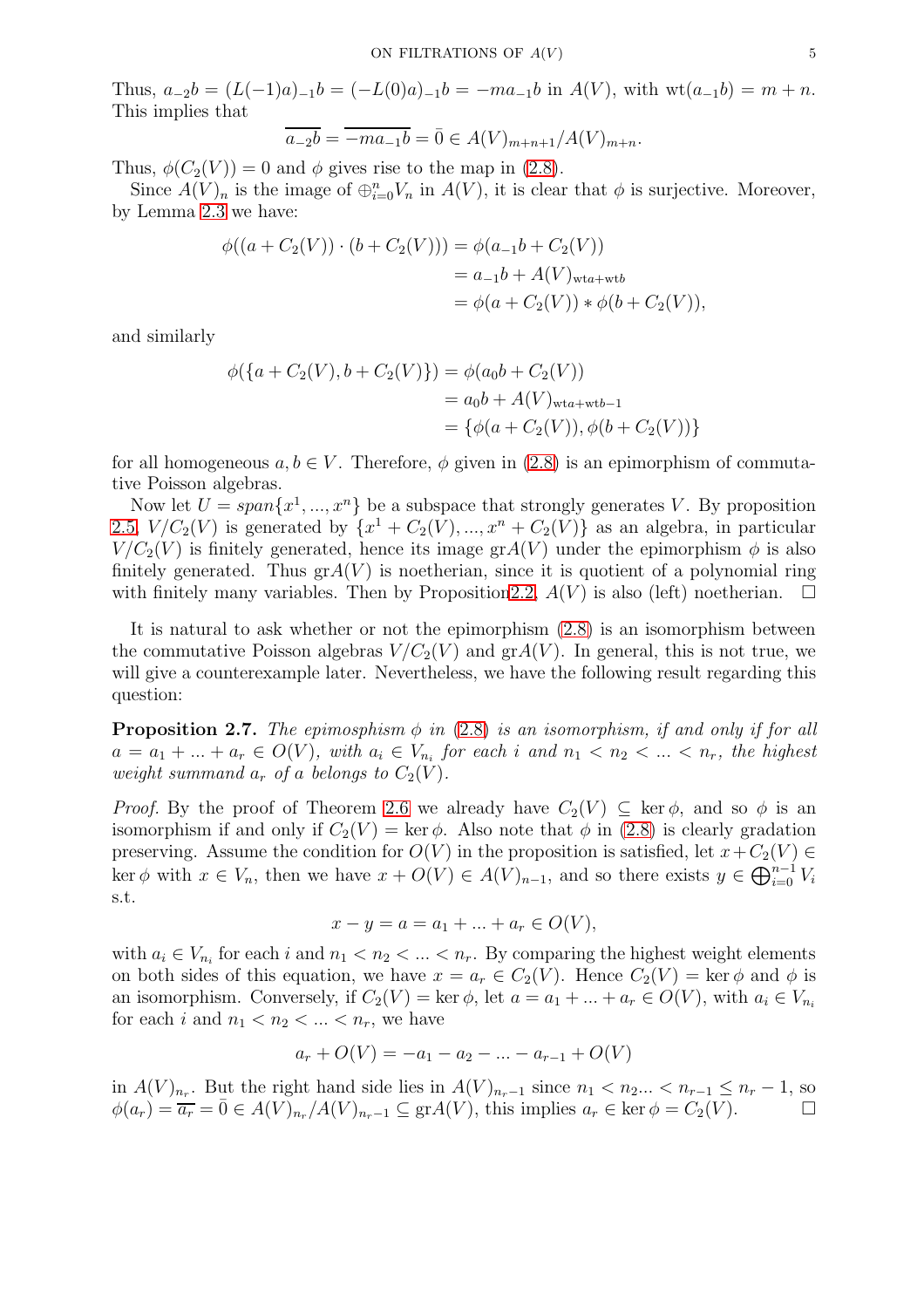**Remark 2.8.** Althrough the condition for  $O(V)$  in Proposition [2.7](#page-4-0) is obvious for the spanning elements of  $O(V)$ :

$$
u \circ v = u_{-2}v + \sum_{j \ge 1} \binom{wtu}{j} u_{j-2}v,
$$

it is not true for a general element  $\sum_{i=1}^r u^i \circ v^i$  in  $O(V)$ , because the highest weight components  $u_{-2}^i v^i$  may cancel with each other. But for certain examples of VOAs, especially the VOAs that are also universal highest weight modules over infinite dimensional Lie algebras, the  $C_2$ -algebra  $V/C_2(V)$  is indeed isomorphic to  $grA(V)$ , and we can prove it in a direct way.

We denote the  $C_2$ -algebra  $V/C_2(V)$  by  $P_2(V)$  as in [\[4\]](#page-18-15).

Proposition 2.9. *Let* g *be a finite dimensional Lie algebra, for the vacuum module VOA* [\[8\]](#page-18-8)  $V = V_{\hat{g}}(k,0)$  *of level k, we have:* 

$$
P_2(V_{\hat{g}}(k,0)) \cong \text{gr} A(V_{\hat{g}}(k,0))
$$

*as commutative Poisson algebras.*

*Proof.* It is well-known (cf. [\[4\]](#page-18-15) Proposition 5.16) that in this case

$$
P_2(V_{\hat{g}}(k,0)) \cong S(\mathfrak{g}), \text{ with } a^1(-1)...a^r(-1)\mathbf{1} + C_2(V) \mapsto a^1...a^r,
$$

for  $a^1, ..., a^r \in \mathfrak{g}$ . On the other hand, we have the following identification of the Zhu's algebra [\[8\]](#page-18-8):

$$
A(V_{\hat{g}}(k,0)) \cong U(\mathfrak{g}), \quad \text{with} \quad [a^1(-1)...a^r(-1)\mathbf{1}] \mapsto a^r...a^1.
$$

Note that under this isomorphism we have  $A(V_{\hat{g}}(k,0))_n = span\{[a^1(-1)...a^r(-1)1] : a^i \in$  $\mathfrak{g}, 0 \leq r \leq n$   $\cong span\{a^r...a^1 : a^i \in \mathfrak{g}, 0 \leq r \leq n\} = U(\mathfrak{g})_n$ , the standard filtration of  $U(\mathfrak{g})$  [\[1\]](#page-18-16). It follows that

$$
\operatorname{gr} A(V_{\hat{g}}(k,0)) \left( \cong \operatorname{gr} U(\mathfrak{g}) \right) \cong S(\mathfrak{g}),
$$
  

$$
[a^1(-1)...a^r(-1)1] + A(V)_{r-1} \mapsto a^r...a^1 = a^1...a^r,
$$

thus we have an isomorphism:

<span id="page-5-0"></span>
$$
P_2(V_{\hat{g}}(k,0)) \cong \text{gr}A(V_{\hat{g}}(k,0)),
$$
  

$$
a^1(-1)...a^r(-1)\mathbf{1} + C_2(V) \mapsto [a^1(-1)...a^r(-1)\mathbf{1}] + A(V)_{r-1},
$$
 (2.9)

which is exactly the map  $\phi$  in [\(2.8\)](#page-3-0).

It is easy to see that by adopting a similar method, we can also show that for  $V =$  $M_{\hat{\mathfrak{h}}}(k,0)$ , the Heisenberg VOA,  $P_2(M_{\hat{\mathfrak{h}}}(k,0)) \cong S(\mathfrak{h}) \cong \text{gr}A(M_{\hat{\mathfrak{h}}}(k,0))$  under the same identification map [\(2.9\)](#page-5-0).

**Proposition 2.10.** *Let*  $V = \overline{V}(c, 0) = V(c, 0)/\langle L_{-1}1 \rangle$  *be the Virasoro VOA associated to the (universal) highest weight module*  $\overline{V}(c, 0)$  [\[8\]](#page-18-8)*. We also have:* 

$$
P_2(\bar{V}(c,0)) \cong \text{gr}A(\bar{V}(c,0))
$$

*as commutative Poisson algebras.*

$$
\Box
$$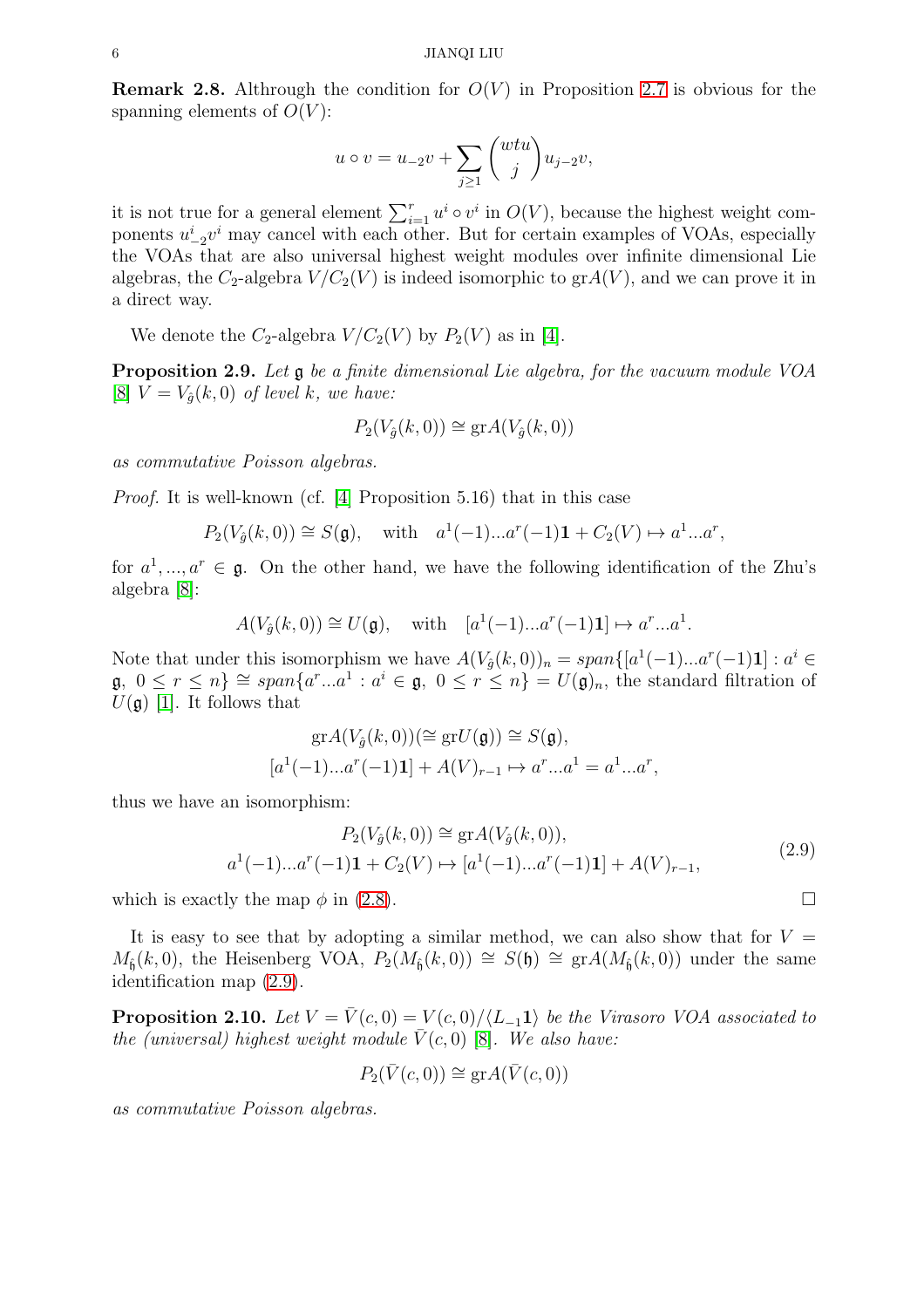*Proof.* Recall that

$$
\bar{V}(c,0) = span\{L_{-n_1}...L_{-n_k}\mathbf{1} : k \ge 0, n_1 \ge n_2 \ge ... \ge n_k \ge 2\},\
$$

and the spanning elements are linearly independent. Thus, we have a linear isomorphism:

$$
P_2(\bar{V}(c,0)) = span\{(L_{-2})^n \mathbf{1} + C_2(V) : n \ge 0\} \cong C[y], \qquad (L_{-2})^n \mathbf{1} + C_2(V) \mapsto y^n,
$$

for all  $n \in \mathbb{N}$ . On the other hand, it is proved in [\[18\]](#page-18-1) that the Zhu's algebra of  $\overline{V}(c, 0)$  is isomorphic to  $\mathbb{C}[x]$  via

$$
A(\bar{V}(c,0)) \cong \mathbb{C}[x], \qquad [\omega]^n \mapsto x^n,
$$

for all  $n \in \mathbb{N}$ . Moreover, it is also noticed in [\[18\]](#page-18-1) that for every  $n \geq 1$ , one has the following relation:

$$
L_{-n} \equiv (-1)^n((n-1)(L_{-2} + L_{-1}) + L_0) \mod O(\bar{V}(c, 0)),
$$

and  $[b] * [\omega] = [(L_{-2} + L_{-1})b]$  for any  $b \in \bar{V}(c, 0)$ . Thus, in  $A(\bar{V}(c, 0))$  we have:

$$
[L_{-n_1}...L_{-n_k}\mathbf{1}] = P([\omega]),
$$

for some  $P(x) \in \mathbb{C}[x]$  with  $\deg P \leq k$ . So the level filtration of  $A(V)$  satisfies:

$$
A(\bar{V}(c,0))_n = span\{ [L_{-n_1}...L_{-n_k} \mathbf{1}] : k \ge 0, n_1 + ... + n_k = n, n_i \ge 2, \forall i \}
$$
  
= span{ $P([\omega]) : \text{deg } P \le k \le \lfloor n/2 \rfloor$ }  
= span{[1], [\omega], [\omega]^2, ..., [\omega]^r : r \le \lfloor n/2 \rfloor},

for all  $n \in \mathbb{N}$ . In particular, we have

$$
A(\bar{V}(c,0))_{2p} = A(\bar{V}(c,0))_{2p+1} = span\{[\mathbf{1}], [\omega], ..., [\omega]^p\},\
$$

for all  $p \in \mathbb{N}$ . This resluts in a filtration  $\{F_p \mathbb{C}[x]\}_{p \in \mathbb{N}}$  of  $\mathbb{C}[x]$ , where

$$
F_{2p}\mathbb{C}[x] = F_{2p+1}\mathbb{C}[x] = span{1, x, x^2, ..., x^p}.
$$

It is obvious that under this filtration we have an isomorphism:

$$
\mathrm{gr}^F \mathbb{C}[x] = \bigoplus_{p=0}^{\infty} F_{2p} \mathbb{C}[x]/F_{2p-1} \mathbb{C}[x] \cong \mathbb{C}[y], \qquad x^p + F_{2p-1} \mathbb{C}[x] \mapsto y^p,
$$

for all  $p \in \mathbb{N}$ . Moreover, note that in  $A(\bar{V}(c, 0))_{2p}/A(\bar{V}(c, 0))_{2p-1}$ 

$$
[\omega]^p + A(\bar{V}(c,0))_{2p-1} = [(L_{-2} + L_{-1})^p \mathbf{1}] + A(\bar{V}(c,0))_{2p-1}
$$
  
= [(L\_{-2})^p \mathbf{1}] + A(\bar{V}(c,0))\_{2p-1}.

Hence we have an isomorphism:

$$
P_2(\bar{V}(c,0)) \cong \mathbb{C}[y]) \cong \text{gr}A(\bar{V}(c,0)),
$$
  
\n
$$
(L_{-2})^p \mathbf{1} + C_2(V) \mapsto [\omega]^p + A(\bar{V}(c,0))_{2p-1}
$$
  
\n
$$
= [(L_{-2})^p \mathbf{1}] + A(\bar{V}(c,0)),
$$
\n(2.10)

which is the same map  $\phi$  in [\(2.8\)](#page-3-0).

Let L be a positive definite even lattice. For the lattice VOA  $V_L$ ,  $P_2(V_L)$  is not isomorphic to  $grA(V_L)$  in general. Here is a counterexample: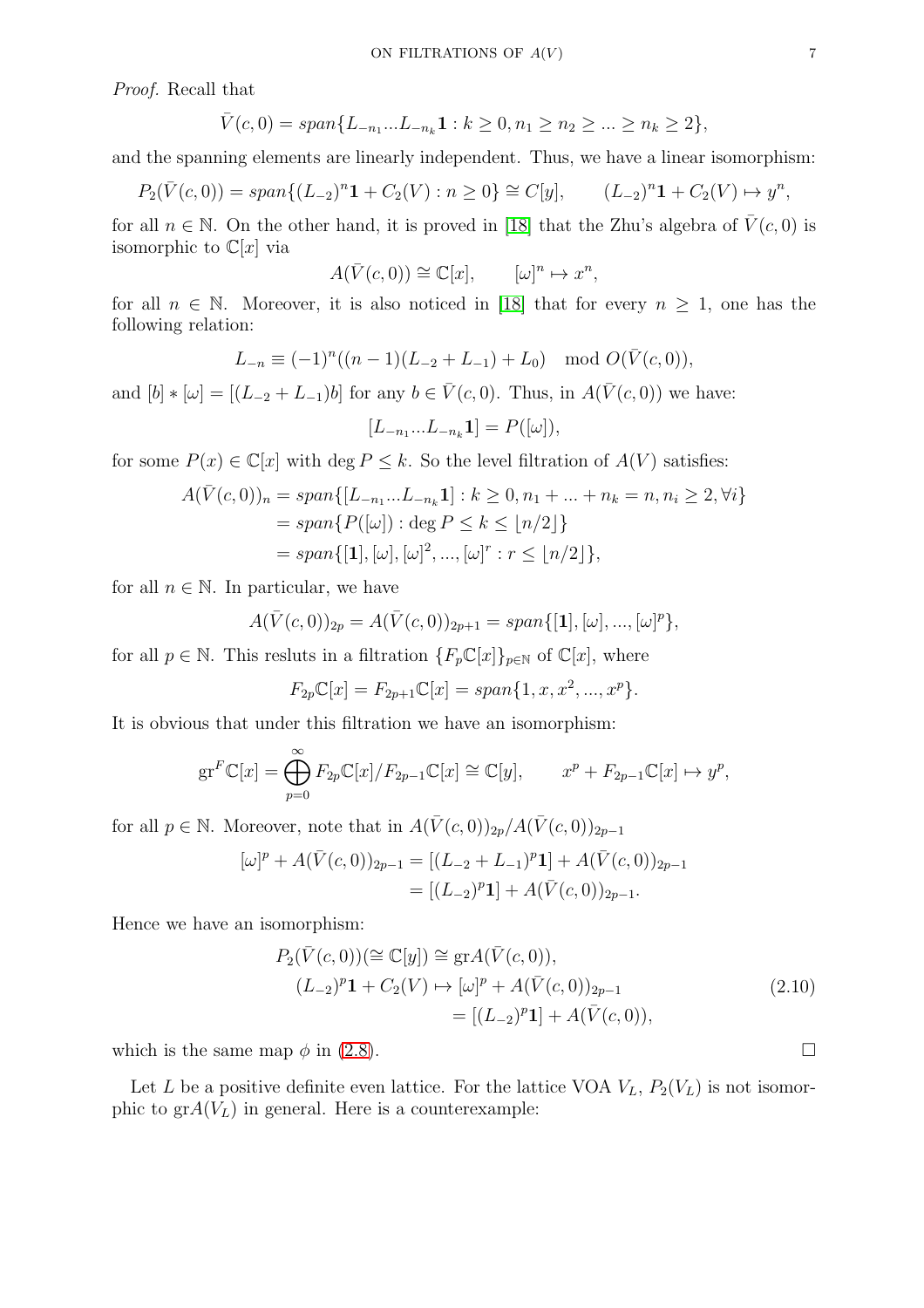<span id="page-7-0"></span>**Example 2.11.** Let  $L = E_8$  be the root lattice of type  $E_8$ . It is well-known that this lattice is unimodular. By the main reslut in [\[2\]](#page-18-17),  $V_{E_8}$  is rational, and it has only one irreducible module, namely itself, and the bottom level of this module is C1. It follows from [\[19\]](#page-18-3)(cf. Theorem 2.2.1) that  $\dim A(V_{E_8}) = 1 = \dim \text{gr} A(V_{E_8})$ .

On the other hand, note that for any VOA V of CFT-type, we have  $V_1 \cap C_2(V) = 0$ because wta<sub>-2</sub>b = wta + wtb + 1 ≥ 2 when  $a_{-2}b$  is nonzero. Hence dim  $P_2(V_{E_8})$  ≥  $\dim(V_{E_8})_1 \ge \text{rank } E_8 = 8$ , and so  $\dim P_2(V_{E_8}) > \dim \text{gr} A(V_{E_8})$ .

In fact, a similar argument also shows for any unimodular lattice L,  $P_2(V_L) \ncong \text{gr} A(V_L)$ .

However, for certain positive definite even lattices, we do have the isomorphism:

<span id="page-7-1"></span>**Proposition 2.12.** Let  $L = \mathbb{Z}\alpha$  be the positive definite lattice of rank 1 with  $(\alpha|\alpha) = 2k$ , *where*  $k \in \mathbb{Z}_{>0}$ *. Then for the lattice VOA*  $V = V_{\mathbb{Z}\alpha}$ *, we have:* 

$$
P_2(V_{\mathbb{Z}_{\alpha}}) \cong \mathrm{gr} A(V_{\mathbb{Z}_{\alpha}})
$$

*as commutative Poisson algebras.*

*Proof.* Since  $\phi: P_2(V_{\mathbb{Z}}) \to \text{gr}A(V_{\mathbb{Z}})$  in [\(2.8\)](#page-3-0) is already an epimorphism, we only have to show that dim  $P_2(V_{\mathbb{Z}}) = \dim \mathrm{gr} A(V_{\mathbb{Z}})$ .

Note that in this case the dual lattice  $L^{\circ} = \bigsqcup_{n=-k+1}^{k} L + \frac{n}{2k}$  $\frac{n}{2k}\alpha$ , and by the main result in [\[2\]](#page-18-17), the irreducible  $V_{\mathbb{Z}_{\alpha}}$  modules are  $V_{L+\frac{n}{2k}\alpha}$ , for  $-k+1 \leq n \leq k$ . When  $n = k$ , the bottom level of  $V_{L+\frac{1}{2}\alpha}$  is  $\mathbb{C}e^{\alpha/2} \oplus \mathbb{C}e^{-\alpha/2}$ . When  $|n| < k$ , we have

$$
(m\alpha + \frac{n}{2k}\alpha|m\alpha + \frac{n}{2k}\alpha) = (m + \frac{n}{2k})^2(\alpha|\alpha) > \left(\frac{n}{2k}\right)^2(\alpha|\alpha),
$$

for all  $m \in \mathbb{Z}\setminus\{0\}$ , since  $m^2 + \frac{n}{k}m > 0$ . So the bottom level of  $V_{L+\frac{n}{2k}\alpha}$  is one-dimenional for any  $-k+1 \leq n \leq k$ . Thus, by Theorem 2.2.1 in [\[19\]](#page-18-3),

$$
\dim \text{gr} A(V_{\mathbb{Z}\alpha}) = \dim A(V_{\mathbb{Z}\alpha}) = 2^2 + (2k - 1) \cdot 1^2 = 2k + 3.
$$

On the other hand, it is proved in [\[4\]](#page-18-15) (cf. Proposition 5.19) that  $P_2(V_{\mathbb{Z}})$  is a quotient of the polynomial algebra  $\mathbb{C}[X, Y, Z]$ , moudulo the relations:

$$
X^2 = Y^2 = XZ = YZ = 0, \quad XY = \frac{1}{(2k)!}Z^{2k}.
$$

In particular,  $P_2(V_L)$  has a basis  $\overline{1}, \overline{X}, \overline{Y}, \overline{Z},, ..., \overline{Z}^{2k-1}, \overline{Z}^{2k} = \overline{(2k)!XY}$ . So dim  $P_2(V_{\mathbb{Z}})$  =  $2k + 3 = \dim \text{gr} A(V_{\mathbb{Z}\alpha}).$ 

Remark 2.13. Example [\(2.11\)](#page-7-0) and Proposition [\(2.12\)](#page-7-1) also indicate that for an affine VOA  $L_{\hat{\mathfrak{g}}}(k,0)$  with positive integer level k, the  $C_2$  algebra  $P_2(L_{\hat{\mathfrak{g}}}(k,0))$  may or may not be isomorphic to  $\text{gr}A(L_{\hat{\mathfrak{g}}}(k,0)).$ 

Indeed, since  $L = E_8$  is a simple laced root lattice, the lattice VOA  $V_{E_8}$  is isomorphic to the affine VOA  $L_{\widehat{\mathfrak{g}_{E_8}}}(1,0)$  (see [\[7\]](#page-18-18)), where  $\mathfrak{g}_{E_8}$  is the simple Lie algebra whose root system is of the type  $E_8$ . So  $P_2(L_{\widehat{\mathfrak{g}_{E_8}}}(1,0)) \ncong \text{gr}A(L_{\widehat{\mathfrak{g}_{E_8}}}(1,0)).$ 

On the other hand, for  $L = \mathbb{Z}\alpha$  with  $(\alpha|\alpha) = 2$ , L is the root lattice of type  $A_1$ . Hence  $V_L \cong L_{s_2^2}(1,0)$  as VOAs (see [\[7\]](#page-18-18)), and by the conclusion of Proposition [\(2.12\)](#page-7-1), we have  $P_2(L_{s\hat{i}_2}(1,0)) \cong \text{gr}A(L_{s\hat{i}_2}(1,0)).$ 

We conclude this section by giving an application of the notherianess of  $A(V)$  in theorem  $(2.6)$ . Recall that a V-module M is called admissible (or N-gradable) [\[19\]](#page-18-3), [\[3\]](#page-18-0) if

$$
M = \bigoplus_{n=0}^{\infty} M(n),
$$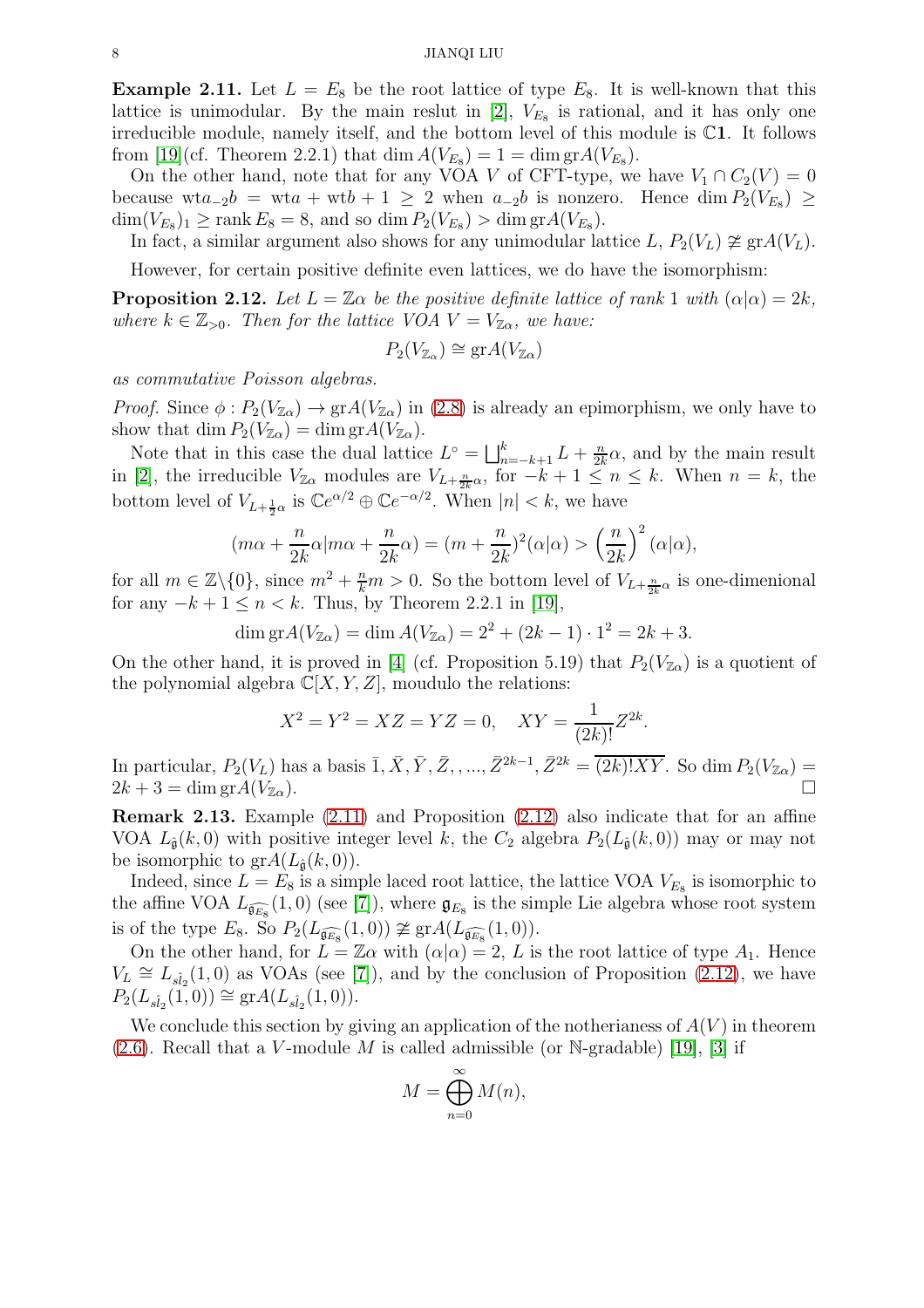and  $a_m M(n) \subseteq M(\text{wta} - m - 1 + n)$ , for all  $a \in V$ ,  $m \in \mathbb{Z}$ , and  $n \in \mathbb{N}$ .

Note that each graded subspace  $M(n)$  of an admissible module M needs not to be finite dimensional. For instance, let  $U$  be an infinite-dimensional module over a simple Lie algebra g, then the induced module  $V_{\hat{\mathfrak{g}}}(k, U) = U(\hat{g}) \otimes_{U(\hat{\mathfrak{g}})g} U$  is an admissible module over the VOA  $V_{\hat{\mathfrak{g}}}(k,0)$ , with bottom level  $V_{\hat{\mathfrak{g}}}(k,U)(0)=U$  that is not finite dimensional[\[8\]](#page-18-8).

Also recall that the bottom level  $M(0)$  of any admissible module M is an  $A(V)$ -module[\[19\]](#page-18-3), with the action given by  $[a] \cdot w = a_{wta-1}w$ , for all  $[a] \in A(V)$  and  $w \in M(0)$ .

**Proposition 2.14.** Let V be a VOA that is  $C_1$ -cofinite. Assume M is an admissible V *-module s.t.* M *is generated by finite elements from its bottom level. Then* M *must have a maximal submodule.*

*Proof.* By assumption, there exists a finite set  $S \subset M(0)$  s.t.

$$
M = span{a_{n_1}^1...a_{n_k}^k w : a^i \in V, n_i \in \mathbb{Z}, w \in S}.
$$

Given a spanning element  $x = a_{n_1}^1...a_{n_k}^k w$  of M, if  $wta^i - n_i - 1 < 0$  for some i, then  $a_{n_i}^i w = 0$ , and x can be written as a sum of elements of shorter length. So it follows from an easy induction that the bottom level  $M(0)$  of M is span by elements of the form:

$$
a^1_{\mathrm{wta}^1-1}...a^k_{\mathrm{wta}^k-1}w,
$$

for  $a^1, ..., a^k \in V$  homogeneous, and  $w \in S$ . i.e.  $M(0)$  is a finitely generated  $A(V)$ module. Since  $A(V)$  is noetherian by Theorem [2.6,](#page-3-2)  $M(0)$  is a noetherian module, and so  $M(0)$  has a maximal submodule U. Let  $W \leq M$  be the V-submodule generated by U. Then the bottom level of the quotient module  $M/W$  is an irreducible  $A(V)$ -module  $M(0)/U$ , and  $M/W$  is generated by its bottom level. Hence  $M/W$  is a quotient of the generalized Verma module  $M(M(0)/U)$  constructed in [\[4\]](#page-18-15). By Theorem 6.3 in [4], M/W has a maximal submodule W with the property that  $\hat{W} \cap (M(0)/U) = 0$ . But then  $(M/W)/\tilde{W} \cong L(M(0)/U)$ , which is an irreducible V-module since  $M(0)/U$  is an irreducible  $A(V)$ -module. Thus,  $\pi^{-1}(\tilde{W}) + W \leq M$  is a maximal submodule, where  $\pi : M \to M/W$  is the quotient map.

# 3. GRADED MODULE  $\operatorname{gr} A(M)$  and the tensor product

We first give a definition of strongly generated module over the VOA  $V$ . Recall that we assume V to be of CFT-type:  $V = V_0 \oplus V_+$ , with  $V_0 = \mathbb{C}1$  and  $V_+ = \bigoplus_{n=1}^{\infty} V_n$ .

**Definition 3.1.** Let  $M = \bigoplus_{n=0}^{\infty} M(n)$  be an admissible(or  $\mathbb{N}$ -gradable) V module, and *let*  $W \subseteq M$  *be a subset.* 

*(a) We say that* M *is* quasi-strongly generated *by* W*, if* M *is spanned by elements of the form:*

<span id="page-8-1"></span>
$$
x = a_{-n_1}^1...a_{-n_k}^k w,
$$
\n(3.1)

 $where \ k \geq 0, \ a^i \in V \ homogeneous, \ n_i \geq 0 \ for \ all \ i, \ and \ w \in W.$ *(b) We say that* M *is* strongly generated *by* W*, if* M *is spanned by elements of the form:*

<span id="page-8-0"></span>
$$
x = a_{-n_1}^1...a_{-n_k}^k w,
$$
\n(3.2)

 $where \ k \geq 0, \ a^i \in V \ homogeneous, \ n_i \geq 1 \ for \ all \ i, \ and \ w \in W.$ 

Note that under this definition, if  $W$  strongly generates  $M$ , it must quasi-strongly generates M. Moreover, since  $\mathbf{1}_0 = 0$  and  $\text{wt}a_{-n_i}^i = \text{wt}a^i + n_i - 1 \geq n_i$  for  $a^i \in V_+$ , it follows that  $W \cap M(0) \neq 0$  when W quasi-strongly generates M, and  $M(0) \subseteq W$  when W strongly generate M.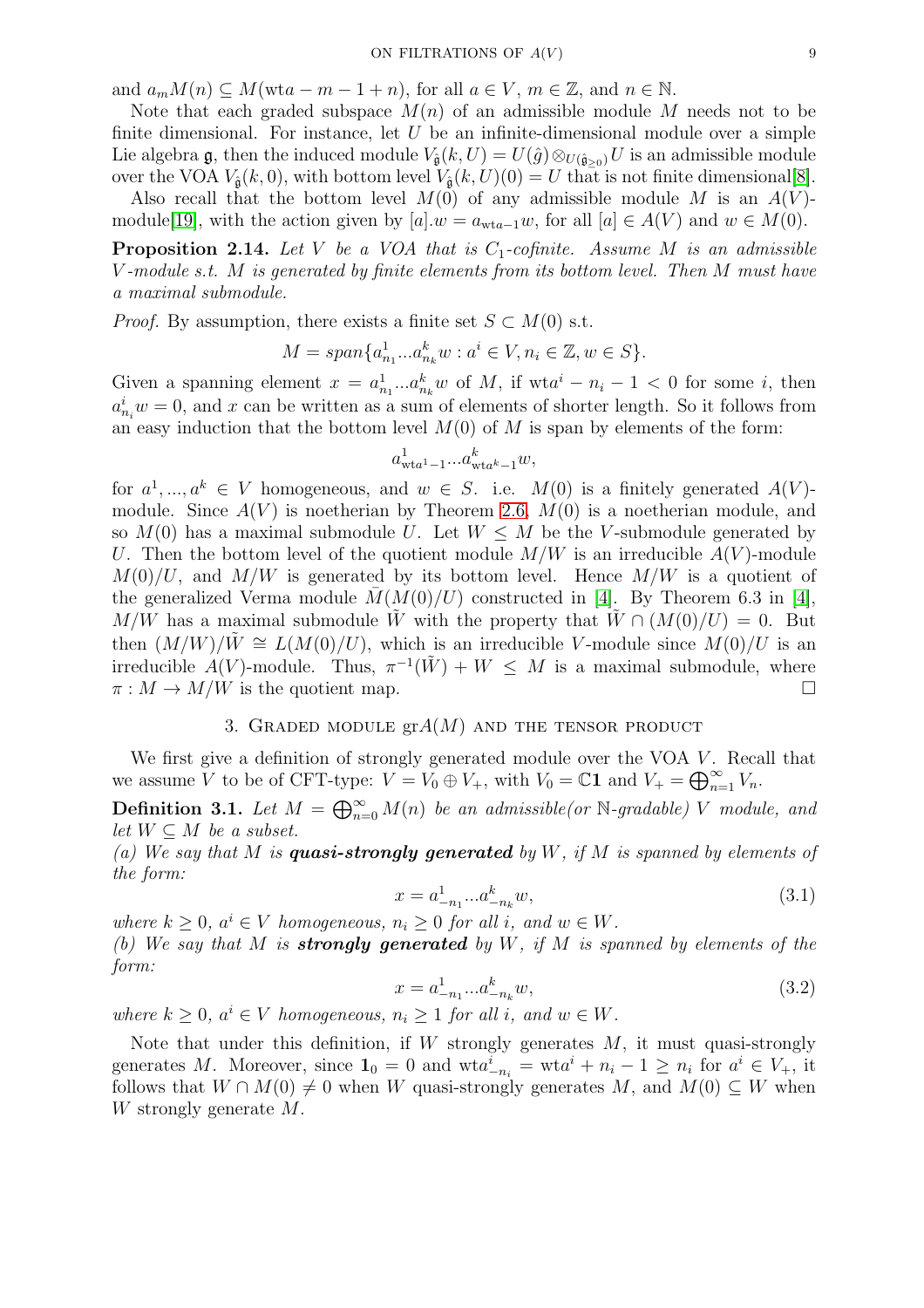<span id="page-9-2"></span>**Example 3.2.** The module  $V_{\hat{\mathfrak{g}}}(k,\lambda) = U(\hat{\mathfrak{g}}) \otimes_{U(\hat{\mathfrak{g}}_{>0})} L(\lambda)$  and its irreducible quotient  $L_{\hat{\mathfrak{g}}}(k,\lambda)$  over the vacuum module VOA  $V_{\hat{\mathfrak{g}}}(k,0)$  (or over the affine VOA  $L_{\hat{\mathfrak{g}}}(k,0)$  with  $k \in \mathbb{Z}_+$  and  $\lambda \in P^k_+$  are both strongly generated by their bottom level  $L(\lambda)$ , and are quasi-strongly generated by the highest-weight vector  $v_{\lambda} \in L(\lambda)$ .

The irreducible module  $M = M_{\hat{\mathfrak{h}}}(k, \lambda)$  over the Heisenberg VOA  $M_{\hat{\mathfrak{h}}}(k, 0)$  is strongly generated its bottom level  $M(0) = \mathbb{C}e^{\lambda}$ .

The irreducible module  $M = L(c, h)$  over the Virasoro VOA  $L(c, 0)$  is quasi-strongly generated by its bottom level  $M(0) = \mathbb{C}v_{c,h}$ , and it is strongly generated by the set  $W = \{L(-1)^n v_{c,h} : n \geq 0\}.$ 

Let  $L = \mathbb{Z}\alpha$  be a rank 1 lattice with  $(\alpha|\alpha) = 2k$ , for some  $k \in \mathbb{N}$ . Consider the irreducible module  $V_{L+\frac{n}{2k}\alpha}$  for some  $0 \leq n \leq 2k-1$  over the lattice VOA  $V_L$ . It is strongly generated by two elements  $e^{\frac{n}{2k}\alpha}$  and  $e^{\frac{n-2k}{2k}\alpha}$ , because for any  $m \geq 0$ , we have

$$
e^{m\alpha + \frac{n}{2k}\alpha} = \pm (e^{m\alpha})_{-(m\alpha + \frac{n}{2k}\alpha) - 1}e^{\frac{n}{2k}\alpha} = \pm (e^{m\alpha})_{-mn - 1}e^{\frac{n}{2k}\alpha},
$$
  

$$
e^{(-m-1)\alpha + \frac{n}{2k}\alpha} = \pm (e^{-m\alpha})_{-(-m\alpha + \frac{n-2k}{2k}\alpha) - 1}e^{\frac{n-2k}{2k}\alpha} = \pm (e^{-m\alpha})_{m(n-2k) - 1}e^{\frac{n-2k}{2k}\alpha},
$$

where  $-mn-1 \leq -1$ , and  $m(n-2k)-1 \leq -1$ .

It is proved in [\[13\]](#page-18-6) (cf. Proposition 3.2.) that a CFT-type VOA  $V$  is strongly generated by a subspace  $U \leq V_+$  if and only if  $V = U + C_1(V)$ . By a slight modification of their proof, we can derive a similar result for the modules. For the sake of correctness, we will write out the details of the proof in the next proposition.

Let  $M = \bigoplus_{n=0}^{\infty} M(n)$  be an admissible V module. We follow [\[9\]](#page-18-7) and set  $C_1(M)$  to be the subspace of  $W$  spanned by

 $a_{-1}M$ ,

for all homogeneous  $a \in V_+$  (Note that this definition of  $C_1(M)$  is slightly different from the one given in [\[15\]](#page-18-5)). It follows immediately from the definition that  $C_1(M) \subseteq$  $\bigoplus_{n\geq 1} M(n)$ . We follow [\[9\]](#page-18-7) again and call M  $C_1$ -cofinite if dim  $M/C_1(M) < \infty$ .

<span id="page-9-1"></span>**Proposition 3.3.** Let V be strongly generated by a homogeneous subspace  $U \subseteq V_+$ . Let  $M = \bigoplus_{n=0}^{\infty} M(n)$  *be an admissible* V-module such that  $M = W + C_1(M)$  for some *homogeneous subspace*  $W \subseteq M$ *. Then*  $M$  *is spanned by elements of the form:* 

<span id="page-9-0"></span>
$$
u^1_{-n_1}...u^n_{-n_r}.w\tag{3.3}
$$

 $for r \geq 0, n_i \geq 1, u^i \in U$  and  $w \in W$  homogeneous. In particular, M is strongly generated *by* W*.*

*Proof.* Since  $W \subseteq M$  is homogeneous, it is clear that  $M(0) \subseteq W$ . Denote the subspace spanned by elements in [\(3.3\)](#page-9-0) by  $P_M$ . We follow [\[13\]](#page-18-6) and give a filtration  $P_0 \subseteq P_1 \subseteq ...$  on V by letting  $P_s$  be the subspace of V spanned by

$$
u^1_{-n_1}...u^k_{-n_r}\mathbf{1}
$$

for  $0 \le r \le s$ ,  $u^i \in V_+$ ,  $n_i \ge 1$ .

**Claim 1.** If  $M(0) + M(1) + \ldots + M(n) \subseteq P_M$  for some  $n \geq 0$ , and if  $a \in V_+, v \in M$ homogeneous such that  $a_{-r}v \in M(n+1)$  for some  $r \geq 1$ , then  $a_{-r}v \in P_M$ .

Indeed, since  $n + 1 = \deg(a_{-r}v) = wta + \deg v + r - 1 \ge wta + \deg v$  and  $wta \ge 1$ , we have deg  $v \leq n$ , and so  $v \in P_M$  by assumption of the claim. By Proposition 3.2 in [\[13\]](#page-18-6),  $V = \bigcup_{s=0}^{\infty} P_s$ . So  $a \in P_s$  for some  $s \geq 0$ , and we may use induction on s to show  $a_{-r}v \in P_M$ .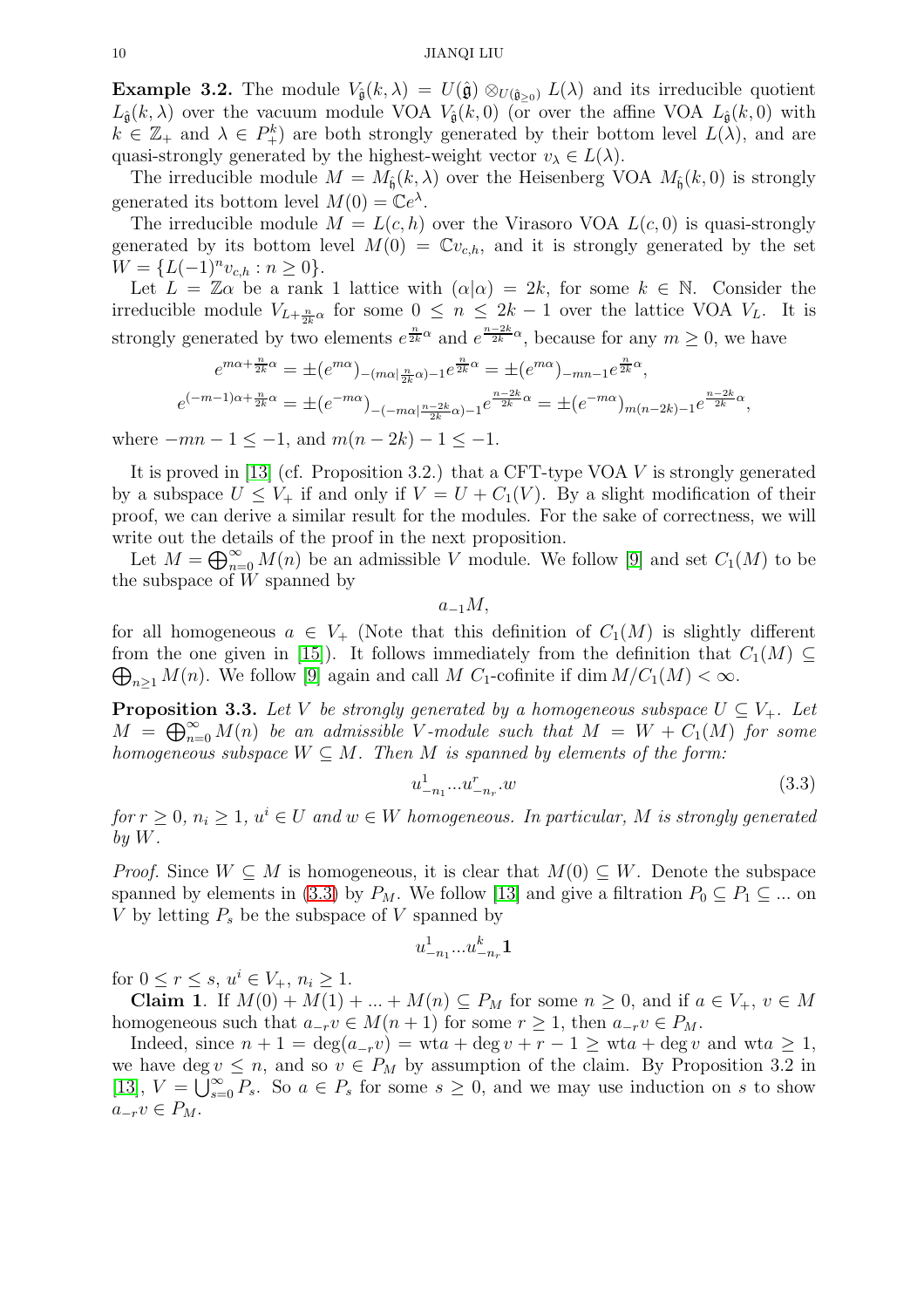If  $a \in P_1$ , say  $a = u_{-m}1$  for some  $m \geq 1$ , then

$$
a_{-r}v = (u_{-m}1)_{-r}v
$$
  
=  $\sum_{j\geq 0} {\binom{-r}{j}} (-1)^j u_{-m-j} 1_{-r+j} v - (-1)^{-m-j} {\binom{-r}{j}} 1_{-m-r-j} (u_j v)$   
=  ${\binom{-r}{r-1}} (-1)^{r-1} u_{-m-r+1} v \in P_M.$ 

Now assume that  $a \in P_s$ , and the conclusion holds for smaller s. Write  $a = u_{-k}^1 b$  for some  $u^1 \in U$ ,  $k \ge 1$  and  $b = u_{-n_2}^2...u_{-n_r}^r \mathbf{1} \in P_{s-1}$ . Then

$$
a_{-r}v = (u_{-k}^1b)_{-r}v = \sum_{j\geq 0} \binom{-k}{j} (-1)^j u_{-k-j}^1(b_{-r+j}v) - \binom{-k}{j} (-1)^{-k+j} b_{-k-r-j} (u_j^1v), \tag{3.4}
$$

with each summand on the right hand side has the same degree  $n + 1$ . Since wtu<sup>1</sup>  $\geq 1$ , we have:

$$
n+1 = \deg(u_{-k-j}^1(b_{-r+j}v)) = \operatorname{wt} u^1 + k + j - 1 + \deg(b_{-r+j}v) > \deg(b_{-r+j}v),
$$

thus,  $\deg(b_{-r+j}v) \leq n$  and by assumption of the claim,  $b_{-r+j}v \in P_M$ . Hence  $u_{-k-j}^1(b_{-r+j}v) \in$ P<sub>M</sub> for all  $j \geq 0$ . On the other hand, since  $k + r + j \geq 1$ ,  $b \in P_{s-1}$  and  $b_{-k-r-j}(u_j^1 v) \in$  $M(n + 1)$ , by induction hypothesis,  $b_{-k-r-j}(u_j^1 v) \in P_M$  for all  $j \geq 0$ . Therefore, each summand on the right hand side of [\(3.3\)](#page-9-0) lies in  $P_M$ , and so  $a_{-r}v \in P_M$ .

claim 2.  $M = P_M$ . i.e. M is spanned by elements of the form [\(3.3\)](#page-9-0). Indeed, we may use induction on n to show  $M(0) + M(1)...+M(n) \subseteq P_M$ . The base case is clear since  $M(0) \subseteq W \subseteq P_M$ . Now assume that  $M(0) + M(1) \dots + M(n) \subseteq P_M$ , then for any  $x \in M(n + 1) = M(n + 1) \cap W + M(n + 1) \cap C_1(M)$ , we may write

$$
x = w + a_{-1}^{1}v^{1} + \dots + a_{-1}^{k}v^{k}
$$

some  $w \in W$ ,  $a^i \in V_+$  and  $v^i \in M$  homogeneous, with  $a_{-1}^i v^i \in M(n+1)$  for all i. By claim 1, we have  $a_{-1}^i v^i \in P_M$  for  $i = 1, 2, ..., k$ . Thus,  $x \in P_M$ .

Corollary 3.4. *An admissible* V *module* M *is strongly generated by a homogeneous subspace*  $W \subseteq M$  *if and only if*  $M = W + C_1(W)$ *. In particular,* M *is strongly finitely generated if and only if*  $M$  *is*  $C_1$ -cofinite.

*Proof.* If M is strongly generated by W then every spanning element of M as in  $(3.2)$ , except for  $x = w \in W$ , is contained in  $C_1(W)$ , since

$$
u_{-n}w = \frac{1}{(n-1)!} (L(-1)^{n-1}u)_{-1}w \in C_1(W)
$$

for all  $u \in V_+$  homogeneous and  $n \geq 1$ . Thus,  $M = W + C_1(W)$ . Conversely, assume  $M =$  $W + C_1(M)$ , we may choose a homogeneous subspace  $U \subseteq V_+$  such that  $V_+ = C_1(V) \oplus U$ . Then by Proposition 3.2 in [\[13\]](#page-18-6),  $V$  is strongly generated by  $U$ , and by Propostion [3.3,](#page-9-1)  $M$ is strongly generated by W.

Note that for an admissible module M,  $M/C_2(M)$  is a module over the commutative algebra  $V/C_2(V)$ , with

<span id="page-10-0"></span>
$$
(a + C_2(V)) \cdot (v + C_2(M)) = a_{-1}v + C_2(M)
$$
\n(3.5)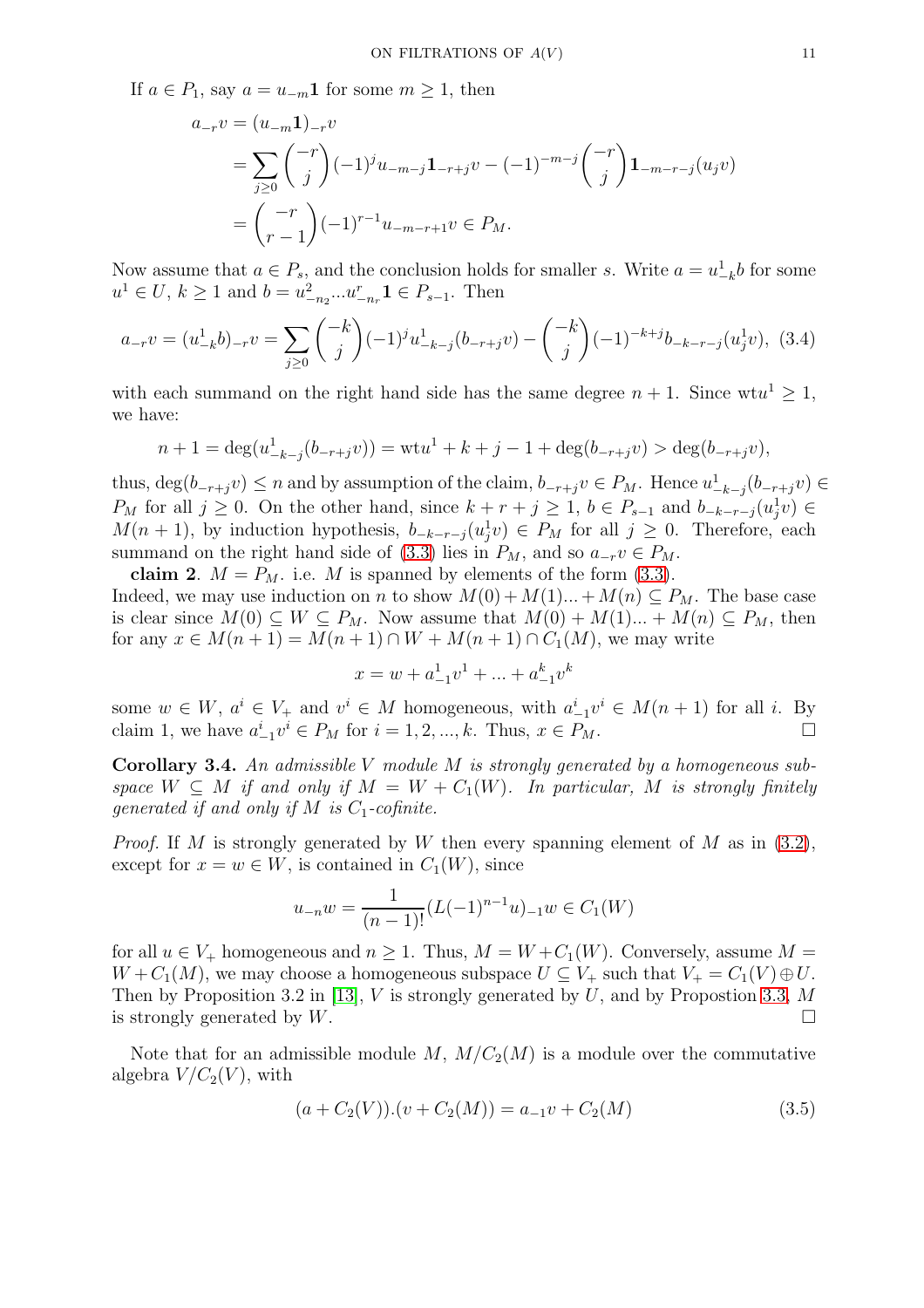for all  $a \in V$  and  $v \in M$ . In fact,  $M/C_2(M)$  is also a Poisson module over  $V/C_2(V)$ , because we can define a bilinear map  $\{\cdot,\cdot\}: V/C_2(V)\times M/C_2(M)\to M/C_2(M)$  by letting

<span id="page-11-0"></span>
$$
\{a + C_2(V), w + C_2(M)\} := a_0 w + C_2(M),\tag{3.6}
$$

for all  $a \in V$  and  $w \in M$ , then it is easy to check that

$$
\{\{a+C_2(V), b+C_2(V)\}, w+C_2(M)\} = \{(a+C_2(V)), \{b+C_2(V), w+C_2(M)\}\}\
$$

$$
-\{b+C_2(V), \{a+C_2(V), w+C_2(M)\}\},
$$

$$
\{a+C_2(V), b+C_2(V)\}.(w+C_2(M)) = (a+C_2(V)).\{b+C_2(V), w+C_2(M)\}\
$$

$$
-\{b+C_2(V), \{a+C_2(V), w+C_2(M)\}\}.
$$

<span id="page-11-3"></span>**Lemma 3.5.** Let M be an admissible V-module, and let  $W \subseteq M$  be a homogeneous *subspace.*

(a) If M is strongly generated by W, then  $M/C_2(M)$  is generated by  $W/C_2(M) = \{w +$  $C_2(M)$ :  $w \in W$  *as a*  $V/C_2(V)$ *-module.* 

*(b)* If M is quasi-strongly generated by W, then  $M/C_2(M)$  is generated by  $W/C_2(M)$  as *a Poisson module over*  $V/C_2(V)$ 

*Proof.* Assume W strongly generates M. Since  $a_{-1}C_2(M) \subseteq C_2(M)$  for all  $a \in V$ , it follows that for any spanning element of M:  $x = a_{-n_1}^1...a_{-n_r}^r w$  as in [\(3.2\)](#page-8-0), we have  $x \in C_2(M)$  unless  $n_1 = ... n_r = 1$ , in which case we have

$$
x + C_2(M) = a_{-1}^1...a_{-1}^r w + C_2(M) \in V/C_2(V) \cdot (W + C_2(M)).
$$

Similarly, if W quasi-strongly generates M, then because  $a_0C_2(M) \subseteq C_2(M)$ , any  $x =$  $a_{-n_1}^1...a_{-n_r}^r w$  as in [\(3.1\)](#page-8-1) is contained in  $C_2(M)$  unless  $n_i = 0$  or 1 for  $i = 1, 2, ..., r$ , in which case by [\(3.5\)](#page-10-0) and [\(3.6\)](#page-11-0)  $x + C_2(M)$  is in the Poisson submodule of  $M/C_2(M)$  generated by  $W/C_2(M)$ .

Let M be an admissible V module. For the  $A(V)$ -bimodule  $A(M)$  defined in [\[8\]](#page-18-8), we construct a filtration as follows: For any positive integer  $n \geq 0$  set

$$
A(M)_n := \bigoplus_{i=0}^n (M(n) + O(M))/O(M),
$$

and set  $A(M)_{-n-1} = 0$ . Then we have:

$$
\dots \subseteq 0 \subseteq 0 \subseteq A(M)_0 \subseteq A(M)_1 \subseteq A(M)_2 \subseteq \dots
$$

with  $\bigcap_{n\in\mathbb{Z}}A(M)_n=0$  and  $\bigcup_{n\in\mathbb{Z}}A(M)_n=A(M)$ . i.e. the filtration  $\{A(M)_n\}_{n\in\mathbb{Z}}$  is exhaustive, separated and discrete (see [\[17\]](#page-18-13) for the definitions). Moreover, for  $a \in A(V)_n$ and  $v \in A(M)_m$  with homogeneous representatives  $a \in V$  and  $v \in M$ , by the formulas in [\[8\]](#page-18-8) we have:

<span id="page-11-1"></span>
$$
a * v = \sum_{j=0}^{\text{wta}} \binom{\text{wta}}{j} a_{j-1} v \in A(M)_{m+n},\tag{3.7}
$$

$$
v * a = \sum_{j=0}^{\text{wta}-1} {(\text{wt}a-1) \choose j} a_{j-1} v \in A(M)_{m+n},
$$
\n(3.8)

<span id="page-11-2"></span>
$$
a * v - v * a = \sum_{j=0}^{\text{wta}} \binom{\text{wta} - 1}{j} a_j v \in A(M)_{m+n-1}.
$$
 (3.9)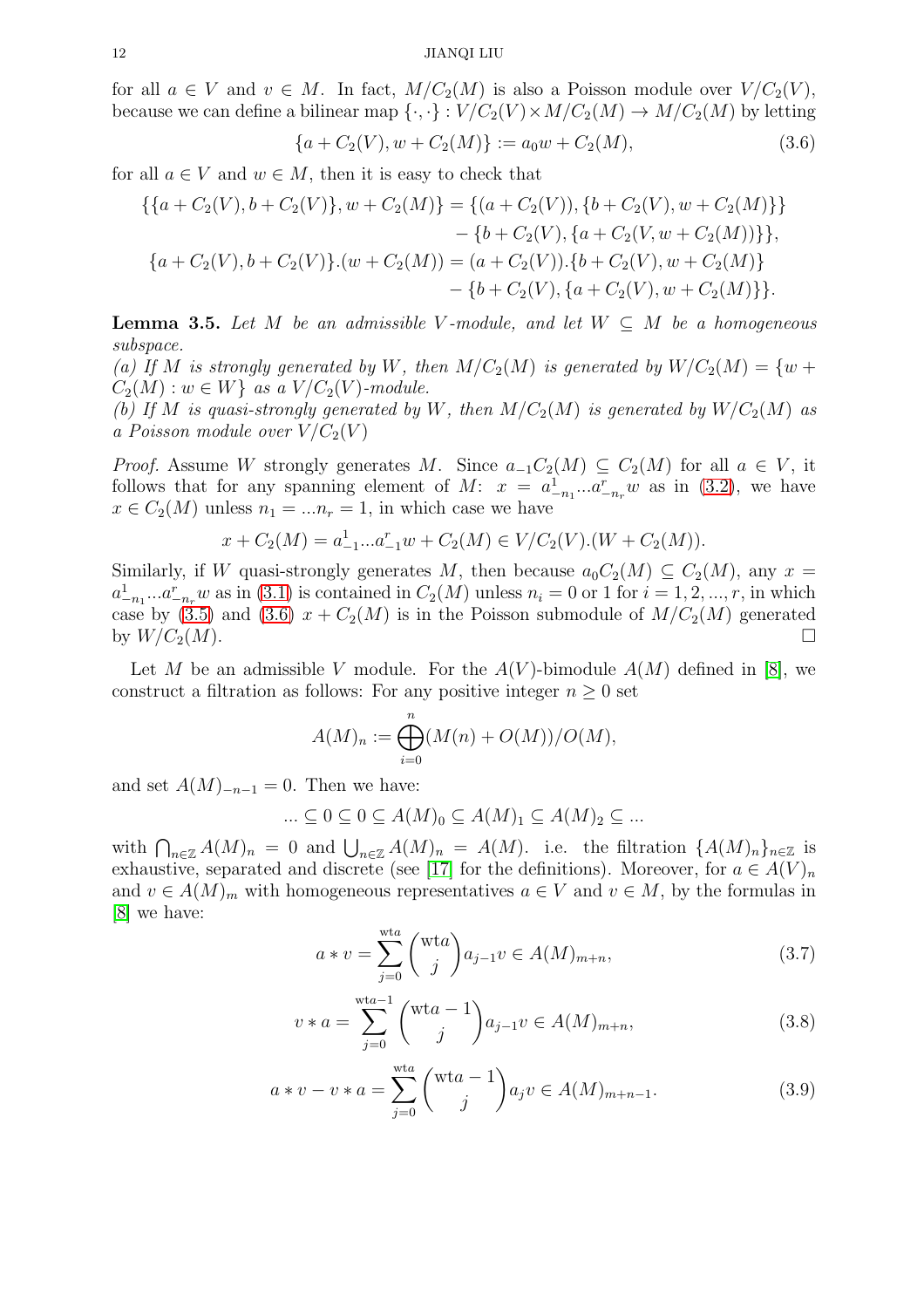So it is easy to see that  $A(M)$  together with the filtration  ${A(M)_n}_{n \in \mathbb{Z}}$  forms a filtered  $A(V)$ -bimodule, and by [\(3.7\)](#page-11-1)-[\(3.9\)](#page-11-2), the associated graded space

$$
grA(M) = \bigoplus_{n=0}^{\infty} A(M)_n / A(M)_{n-1}
$$
\n(3.10)

is a graded Poisson module over the commutative graded Poisson algebra  $\operatorname{gr} A(V)$ , with the module actions given by:

$$
\bar{a} * \bar{v} = \bar{v} * \bar{a} := a_{-1}v + (\text{gr}A(M))_{m+n-1} \in (\text{gr}A(M))_{m+n},
$$
\n(3.11)

$$
\{\bar{a}, \bar{v}\} := \overline{a \ast v - v \ast a} = a_0 v + A(M)_{m+n-2} \in (\text{gr}A(M))_{m+n-1},
$$
\n(3.12)

for all  $\bar{a} \in (\text{gr} A(V))_n = A(V)_n / A(V)_{n-1}$  and  $\bar{v} \in (\text{gr} A(M))_m = A(M)_m / A(M)_{m-1}$ .

Note that gr $A(M)$  is naturally a module over  $V/C_2(V)$  via the epimorphism  $\phi$ :  $V/C_2(V) \rightarrow \text{gr}(V)$  in [\(2.8\)](#page-3-0), and similar as Theorem [2.6,](#page-3-2) we have the following relation between  $M/C_2(M)$  and  $grA(M)$ :

<span id="page-12-0"></span>Lemma 3.6. *There exists an epimophism of Poisson modules over the commutative Poisson algebra*  $V/C_2(V)$ *:* 

$$
\psi: M/C_2(M) \to \text{gr}A(M): \quad v + C_2(M) \mapsto \overline{v} \in A(M)_m / A(M)_{m-1} \text{ for } v \in M(m) \tag{3.13}
$$

*Proof.* The proof is the same as the proof of Theorem  $(2.6)$ , we omit it.

<span id="page-12-1"></span>**Proposition 3.7.** Let M be an admissible V-module, and let  $W \subseteq M$  be a homogeneous *subspace.*

*(a)* If W strongly generates M, then  $grA(M)$  *is generated by*  $\psi(W/C_2(M))$  *as*  $grA(V)$ *module. In particular, if* M *is finitely strongly generated then* grA(M) *is finitely generated. (b)* If W quasi-strongly generates M, then  $\text{gr}(A(M))$  is generated by  $\psi(W/C_2(M))$  as a *Poisson* grA(V )*-module.*

*Proof.* This is a direct consequence of Lemma  $(3.5)$  and Lemma  $(3.6)$ .

**Remark 3.8.** It is proved in [\[15\]](#page-18-5) (Proposition 3.6) that the  $A(M)$  is generated by  $(M^{0} + O(M))/O(M)$  as  $A(V)$ -bimodule if  $M = M^{0} + B(M)$ , where  $B(M) = C_{1}(M) +$ span $\{a_0M : wta \geq 2\}$ . In particular, if  $M/B(M)$  is finite dimensional then  $A(M)$  is a finitely generated  $A(V)$ -bimodule.

Next, we will use our graded module  $\operatorname{gr}A(M)$  to prove a similar but slightly refined result regarding the generators of  $A(M)$ , and we will use it in our later discussion of the tensor product.

The following lemma is a variation of Proposition 5.3. in [\[17\]](#page-18-13). It can be applied nicely to our case of the  $A(V)$  bimodules  $A(M)$ . Since our assumptions here are different from the ones in [\[17\]](#page-18-13), we write out the proof of it.

<span id="page-12-2"></span>**Lemma 3.9.** Let R be a filtered ring with filtration  ${F_pR}_{p \in N}$ , and let M be a filtered R-module with filtration  ${F_pM}_{p\in\mathbb{N}}$ . If there exists  $w_1, ..., w_r \in M$  such that  $w_i \in F_{n_i}M$ *for each i*, and  $grM = grR.\overline{w_1} + ... + grR.\overline{w_r}$ , then  $F_pM = (F_{p-n_1}R).w_1 + ... + (F_{p-n_r}R).w_r$ *for all*  $p \geq 0$ *.* 

*Proof.* Recall that by definition,

$$
\operatorname{gr} R = \bigoplus_{p=0}^{\infty} (\operatorname{gr} R)_p = \bigoplus_{p=0}^{\infty} F_p R / F_{p-1} R, \qquad \operatorname{gr} M = \bigoplus_{p=0}^{\infty} (\operatorname{gr} M)_p = \bigoplus_{p=0}^{\infty} F_p M / F_{p-1} M.
$$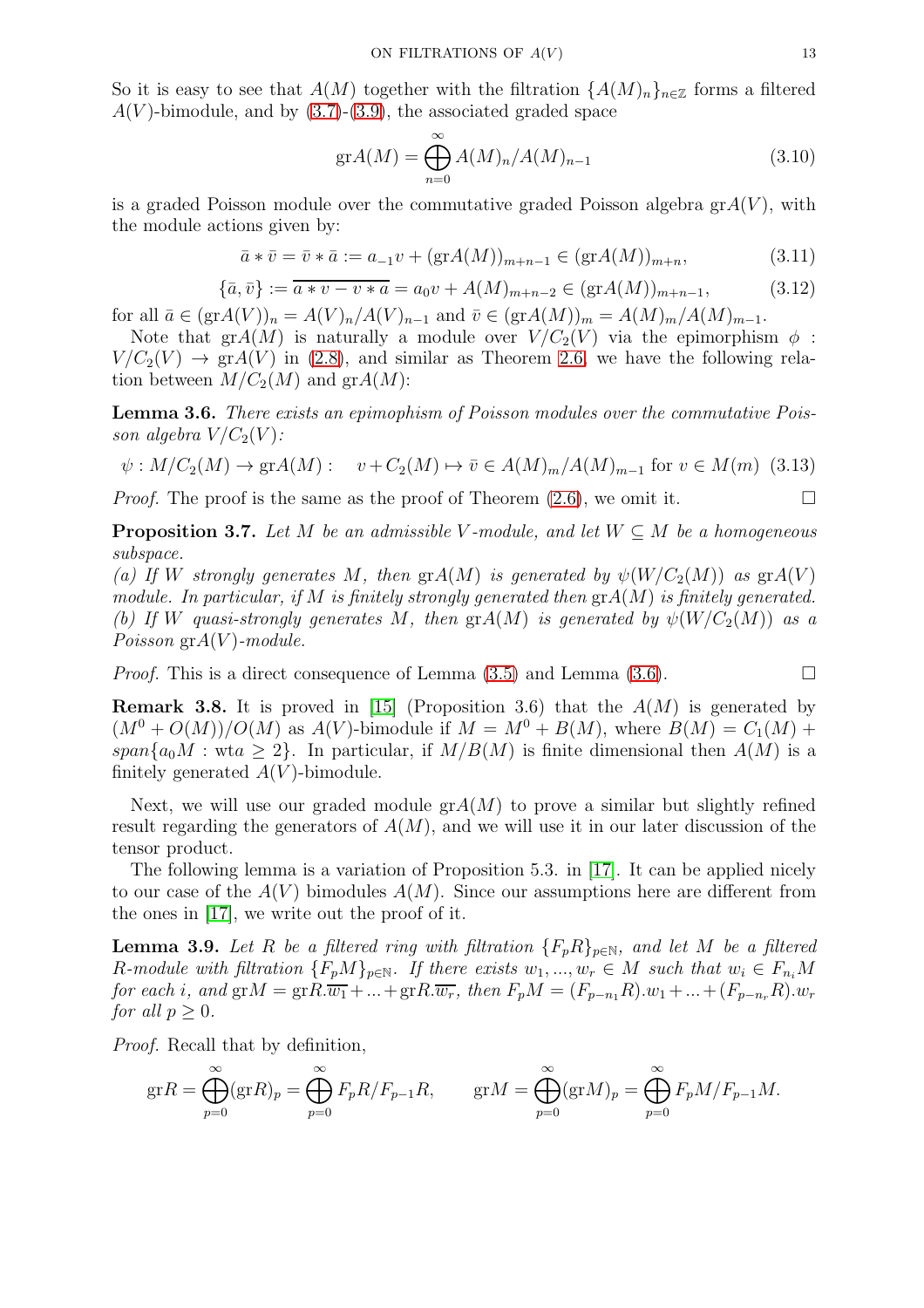It follows that for all  $p \geq 0$  we have  $(\text{gr} R)_{p-n_1} \cdot \overline{w_1} + \ldots + (\text{gr} R)_{p-n_r} \cdot \overline{w_r} \subseteq (\text{gr} M)_p$ . On the other hand, by assumption  $grM = grR.\overline{w_1} + ... + grR.\overline{w_r}$ , we can write any  $y \in (grM)_p$  as

$$
y = x_1.\overline{w_1} + \ldots + x_r.\overline{w_r}
$$

with  $x_j = \sum x_{j,k}$ , where  $x_{j,k} \in (\text{gr}R)_k$  for all  $j,k$ . Since y is homogeneous of degree p, we must have:

$$
y = x_{1,p-n_1}.\overline{w_1} + \dots + x_{r,p-n_r}.\overline{w_r},
$$
  
hence  $(grM)_p \subseteq (grR)_{p-n_1}.\overline{w_1} + \dots + (grR)_{p-n_r}.\overline{w_r}$  for all  $p \ge 0$ . So we have:  

$$
(grM)_p = (grR)_{p-n_1}.\overline{w_1} + \dots + (grR)_{p-n_r}.\overline{w_r}
$$
 (3.14)

for all  $p > 0$ .

We now use induction on p to show  $F_pM = (F_{p-n_1}R)x_1 + ... + (F_{p-n_r}R)x_r$ . The base case  $p = 0$  follows from [\(3.14\)](#page-13-0) and the facts that  $(\text{gr} M)_0 = F_0M$  and

<span id="page-13-0"></span>
$$
(\text{gr}R)_{-n_i} = \begin{cases} 0 & \text{if } n_i > 0 \\ F_0 R & \text{if } n_i = 0. \end{cases}
$$

Let  $p > 0$  and assume that the conclusion holds for smaller p. By definition we have  $(F_pR).w_1 + ... + (F_pR).w_r \subseteq F_pM$ . Let  $y \in F_pM \backslash F_{p-1}M$ , by [\(3.14\)](#page-13-0),

$$
\bar{y} \in F_p M/F_{p-1} M = (\text{gr} M)_p = (\text{gr} R)_{p-n_1} \cdot \overline{w_1} + \dots + (\text{gr} R)_{p-n_r} \cdot \overline{w_r},
$$

so there exists  $x_i \in F_{p-n_i}R$  for  $i = 1, 2, ..., r$  such that  $y - (x_1 \cdot w_1 + ... + x_r \cdot w_r) \in F_{p-1}M$ . By induction hypothesis, we have

$$
F_{p-1}M = F_{p-1-n_1} \cdot w_1 + \dots + F_{p-1-n_r} \cdot w_r,
$$

then we can find  $z_i \in F_{p-1-n_i} R \subseteq F_{p-n_i} R$  for  $i = 1, 2, ..., r$  such that

$$
y - (x_1 \cdot w_1 + \dots + x_r \cdot w_r) = z_1 \cdot w_1 + \dots + z_r \cdot w_r.
$$

Therefore,  $y = (x_1 + z_1) \cdot w_1 + \ldots + (x_r + z_r) \cdot w_r \in (F_{n-r}, R) \cdot w_1 + \ldots + (F_{n-r}, R) \cdot w_r$ .

Remark 3.10. By duality, the conclusion in the previous lemma holds for right filtered modules M over R and right graded modules as well.

<span id="page-13-1"></span>**Proposition 3.11.** Let  $M = \bigoplus_{n=0}^{\infty} M(n)$  be an admissible module over the VOA V. If M is stronly finitely generated by  $w_1, ..., w_r$  with  $w_i \in M(n_i)$  for all i, then

$$
A(M)_n = A(V)_{n-n_1} * w_1 + \ldots + A(V)_{n-n_r} * w_r = w_1 * A(V)_{n-n_1} + \ldots + w_r * A(V)_{n-n_r}
$$

as left or right  $A(V)$  module for all  $n \geq 0$ , where we use the same symbol  $w_i$  for its image *in* A(M)*.*

*Proof.* By proposition 3.7,  $\text{gr}(M) = \text{gr}(N) \cdot \overline{w_1} + \dots + \text{gr}(N) \cdot \overline{w_r}$ , and by the definition of filtration on  $A(M)$  we have  $w_i \in A(M)_{n_i}$  for all i. Thus, the filtered ring  $A(V)$  and its filtered module  $A(M)$  satisfies the conditions in Lemma [3.9,](#page-12-2) and so the conclusion follows from Lemma [3.9.](#page-12-2)

The rest of this paper is dedicated to exploring the possibility of finding an isomorphism between the following two  $A(V)$ -bimodules:

$$
A(M) \otimes_{A(V)} A(N) \quad \text{and} \quad A(N) \otimes_{A(V)} A(M), \tag{3.15}
$$

under the conditions that  $V$  is rational, and  $M, N$  are simple V-modules. Note that in this case the Zhu's algebra  $A(V)$  is semisimple[\[3\]](#page-18-0), and its envelpoing algebra  $A(V)^e$  =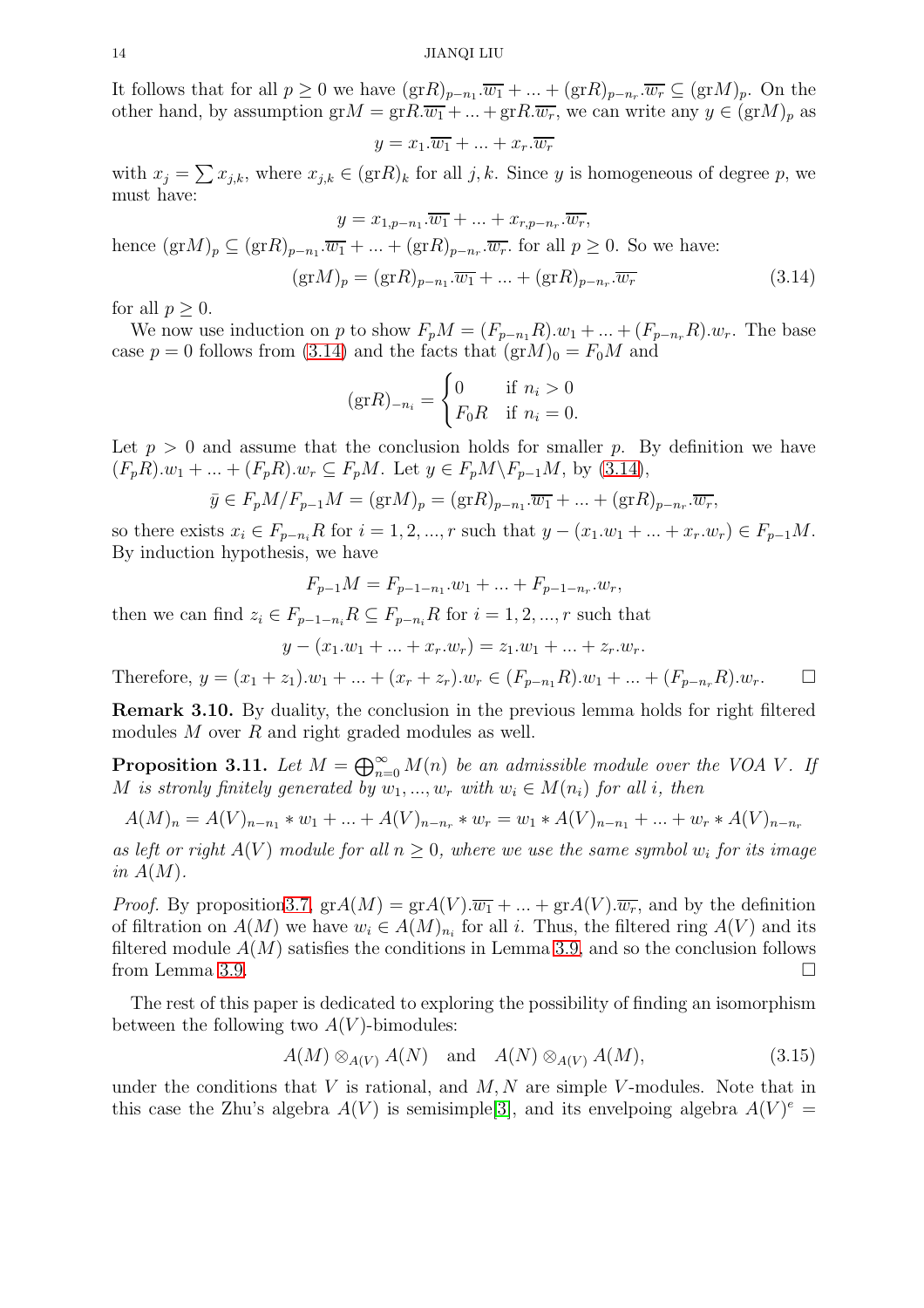$A(V) \otimes_{\mathbb{C}} A(V)^{op}$  is also semisimple. In fact, it is not different to show that they are isomorphic as vector spaces: Let

$$
\phi_M : A(M) \to A(M), u \mapsto e^{L(1)} (-1)^{L(0)} u,
$$
  

$$
\phi_N : A(N) \to A(N), v \mapsto e^{L(1)} (-1)^{L(0)} v,
$$

for all  $u \in A(M)$  and  $v \in A(N)$ , be the anti-involutions of  $A(M)$  and  $A(N)$ , and let  $\phi: A(V) \to A(V), a \mapsto e^{L(1)}(-1)^{L(0)}a$ , for all  $a \in A(V)$ , be the anti-involution of  $A(V)[19]$  $A(V)[19]$ . By the computation in [\[8\]](#page-18-8) (see also [\[4\]](#page-18-15)), it is easy to deduce that

$$
\phi_M(a*u) = \phi_M(u) * \phi(a), \quad \phi_M(u*a) = \phi(a) * \phi_M(u),
$$
  

$$
\phi_N(a*v) = \phi_N(v) * \phi(a), \quad \phi_N(v*a) = \phi(a) * \phi_N(v),
$$

for all  $u \in A(M)$ ,  $v \in A(N)$ , and  $a \in A(V)$ . Then we can define

$$
\tilde{\phi}: A(M) \otimes_{A(V)} A(N) \to A(N) \otimes_{A(V)} A(M), \ u \otimes v \mapsto \phi_N(v) \otimes \phi_M(u).
$$

It is well-defined since

$$
\tilde{\phi}(u * a \otimes v) = \phi_N(v) \otimes \phi_M(u * a)
$$
  
=  $\phi_N(v) \otimes \phi(a) * \phi_M(u)$   
=  $\phi_N(v) * \phi(a) \otimes \phi_M(u)$   
=  $\phi_N(a * v) \otimes \phi_M(u)$   
=  $\tilde{\phi}(u \otimes a * v),$ 

and similarly  $\tilde{\phi}(u \otimes a * v) = \tilde{\phi}(u * a \otimes v)$ . Clearly  $\tilde{\phi}$  satisfies  $\tilde{\phi}^2 = Id$ , hence  $\tilde{\phi}$  is a linear isomorphism. However,  $\tilde{\phi}$  is in general not a homomorphism of  $A(V)$ -bimodules. Indeed,

$$
\tilde{\phi}(a.(u \otimes v)) = \phi_N(v) \otimes \phi_M(a*u)
$$
  
=  $\phi_N(v) \otimes \phi_M(u) * \phi(a)$   
=  $\tilde{\phi}(u \otimes v). \phi(a),$ 

and  $\tilde{\phi}(u\otimes v).\phi(a) \neq a.\tilde{\phi}(u\otimes v)$  in general, because on the irreducible direct-sum component  $M^{i}(0) \otimes_{\mathbb{C}} M^{j}(0)$  of  $A(N) \otimes_{A(V)} A(M)$ , where  $M^{1},...,M^{p}$  are all irreducible modules over V, the left action of a is not the same as the right  $\phi(a)$  action. So we need another way to study the possible isomorphism between these two bimodules.

By using our graded module  $\operatorname{gr}A(M)$ , we can find such an isomorphism under an additional assumption.

Since both  $A(M)$  and  $A(N)$  are N-filtered, following [\[17\]](#page-18-13) I.8. we can give the tensor product  $A(M) \otimes_{A(V)} A(N)$  a filtration  $\{(A(M) \otimes_{A(V)} A(N))\}_{n \in \mathbb{N}}$  by letting

<span id="page-14-0"></span>
$$
(A(M) \otimes_{A(V)} A(N))_n := span\{u \otimes v : u \in A(M)_r, v \in A(N)_s, r+s \le n\}.
$$
 (3.16)

By this definition, clearly we have

$$
A(V)_m * (A(M) \otimes_{A(V)} A(N))_n \subseteq (A(M) \otimes_{A(V)} A(N))_{m+n},
$$
  

$$
(A(M) \otimes_{A(V)} A(N))_n * A(V)_m \subseteq (A(M) \otimes_{A(V)} A(N))_{m+n}.
$$

Let us give the semisimple algebra  $A(V) \otimes_{\mathbb{C}} A(V)^{op}$  a similar filtration:

<span id="page-14-1"></span>
$$
(A(V) \otimes_{\mathbb{C}} A(V)^{op})_m := \operatorname{span}\{a \otimes b : a \in A(V)_k, b \in A(V)_l, k+l \le m\},\tag{3.17}
$$
  
then for  $a \otimes b \in (A(V) \otimes_{\mathbb{C}} A(V)^{op})_m$  and  $u \otimes v \in (A(M) \otimes_{A(V)} A(N))_n$ , we have

 $(a \otimes b).(u \otimes v) = a * u \otimes v * b \in (A(M) \otimes_{A(V)} A(N))_{m+n}.$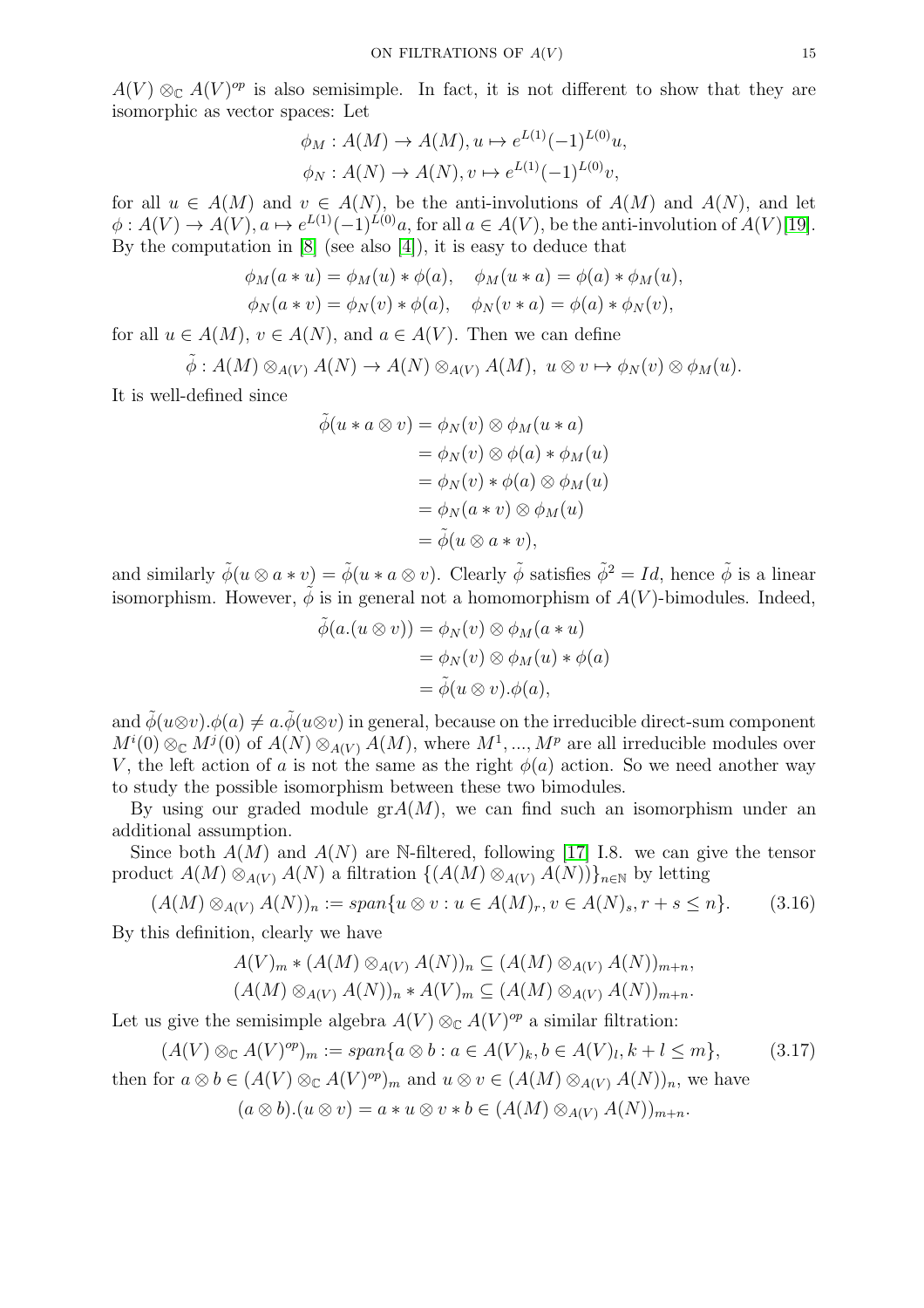Thus,  $A(M) \otimes_{A(V)} A(N)$  becomes a filtered left  $A(V) \otimes_{\mathbb{C}} A(V)^{op}$ -module.

<span id="page-15-1"></span>**Corollary 3.12.** Assume that M is strongly generated  $u_i \in M(m_i)$  for  $i = 1, 2, ..., p$ , and N *is strongly generated by*  $v_j \in N(n_j)$  *for*  $j = 1, 2, ..., q$ *, then the filtered left*  $A(V) \otimes_{\mathbb{C}} C$  $A(V)^{op}$ - module  $A(M) \otimes_{A(V)} A(N)$  satisfies:

$$
(A(M) \otimes_{A(V)} A(N))_n = \sum_{i=1}^p \sum_{j=1}^q (A(V) \otimes_{\mathbb{C}} A(V)^{op})_{n-m_i-n_j} \cdot (u_i \otimes v_j).
$$
 (3.18)

*for all*  $n > 0$ *.* 

*Proof.* By the definition of filtration on the tensor product  $(3.16)$  and  $(3.17)$ , it is clear that  $(A(V) \otimes_{\mathbb{C}} A(V)^{op})_{n-m_i-n_j}$ .  $u_i \otimes v_j \subseteq (A(M) \otimes_{A(V)} A(N))_n$  for all  $i, j$  and  $n \geq 0$ . On the other hand, let  $u \otimes v$  be a spanning element of  $A(M) \otimes_{A(V)} A(N)$ , where  $u \in A(M)_s$ and  $v \in A(N)_t$  with  $s+t \leq n$ . By Proposition [3.11,](#page-13-1) we can write  $u = a_1 * u_1 + ... + a_p * u_p$ and  $v = v_1 * b_1 + ... + v_q * b_q$  for some  $a_i \in A(V)_{s-m_i}$  and  $b_j \in A(V)_{t-n_j}$  for all  $i, j$ , then we have  $a_i \otimes b_j \in (A(V) \otimes_{\mathbb{C}} A(V)^{op})_{n-m_i-n_j}$  for all  $i, j$ , and

$$
u \otimes v = (a_1 * u_1 + ... + a_m * u_m) \otimes (v_1 * b_1 + ... + v_n * b_n)
$$
  
= 
$$
\sum_{i=1}^{m} \sum_{j=1}^{n} (a_i * u_i \otimes v_j * b_j)
$$
  
= 
$$
\sum_{i=1}^{m} \sum_{j=1}^{n} (a_i \otimes b_j) . (u_i \otimes v_j)
$$
  

$$
\in \sum_{i=1}^{m} \sum_{j=1}^{n} (A(V) \otimes_{\mathbb{C}} A(V)^{op})_{n-m_i-n_j} . (u_i \otimes v_j).
$$

<span id="page-15-2"></span>Proposition 3.13. *There is an isomorphism:*

 $gr(A(M) \otimes_{A(V)} A(N)) \cong gr(A(N) \otimes_{A(V)} A(M)),$ 

as graded  $\operatorname{gr} A(V)$ *-bimodules or as graded left*  $\operatorname{gr}(A(V) \otimes_{\mathbb{C}} A(V)^{op})$ *-modules.* 

*Proof.* Define a map

<span id="page-15-3"></span>
$$
\phi: \operatorname{gr}(A(M)\otimes_{A(V)} A(N)) \to \operatorname{gr}(A(N)\otimes_{A(V)} A(M)): \overline{u \otimes v} \mapsto \overline{v \otimes u},\tag{3.19}
$$

where  $u \in A(M)_r$ ,  $v \in A(N)_s$  with  $r + s \leq n$  and  $\overline{u \otimes v} \in (A(M) \otimes A(N))_n/(A(M) \otimes$  $A(N)_{n-1}$ . To show this map is well defined, first we note that if  $r + s \leq n - 1$  then  $v \otimes u \in (A(N) \otimes_{A(V)} A(M))_{n-1}$ , hence  $\phi(\overline{0}) = \overline{0}$ . Moreover, for any  $a \in A(V)_m$  since

$$
a * u - u * a = \sum_{j=0}^{\text{wt}a} \binom{\text{wt}a - 1}{j} a_j u \in A(M)_{r+m-1},
$$

and similarly  $v * a - a * v \in A(N)_{s+m-1}$ , then we have by the definition of filtration [\(3.16\)](#page-14-0):

<span id="page-15-0"></span>
$$
\overline{a \ast u \otimes v} = \overline{u \ast a \otimes v} = \overline{u \otimes a \ast v} = \overline{u \otimes v \ast a}.
$$
 (3.20)

Apply [\(3.20\)](#page-15-0) we get:

$$
\phi(\overline{u*a\otimes v})=\overline{v\otimes u*a}=\overline{a*u\otimes v}=\phi(\overline{u\otimes a*v}),
$$

 $\Box$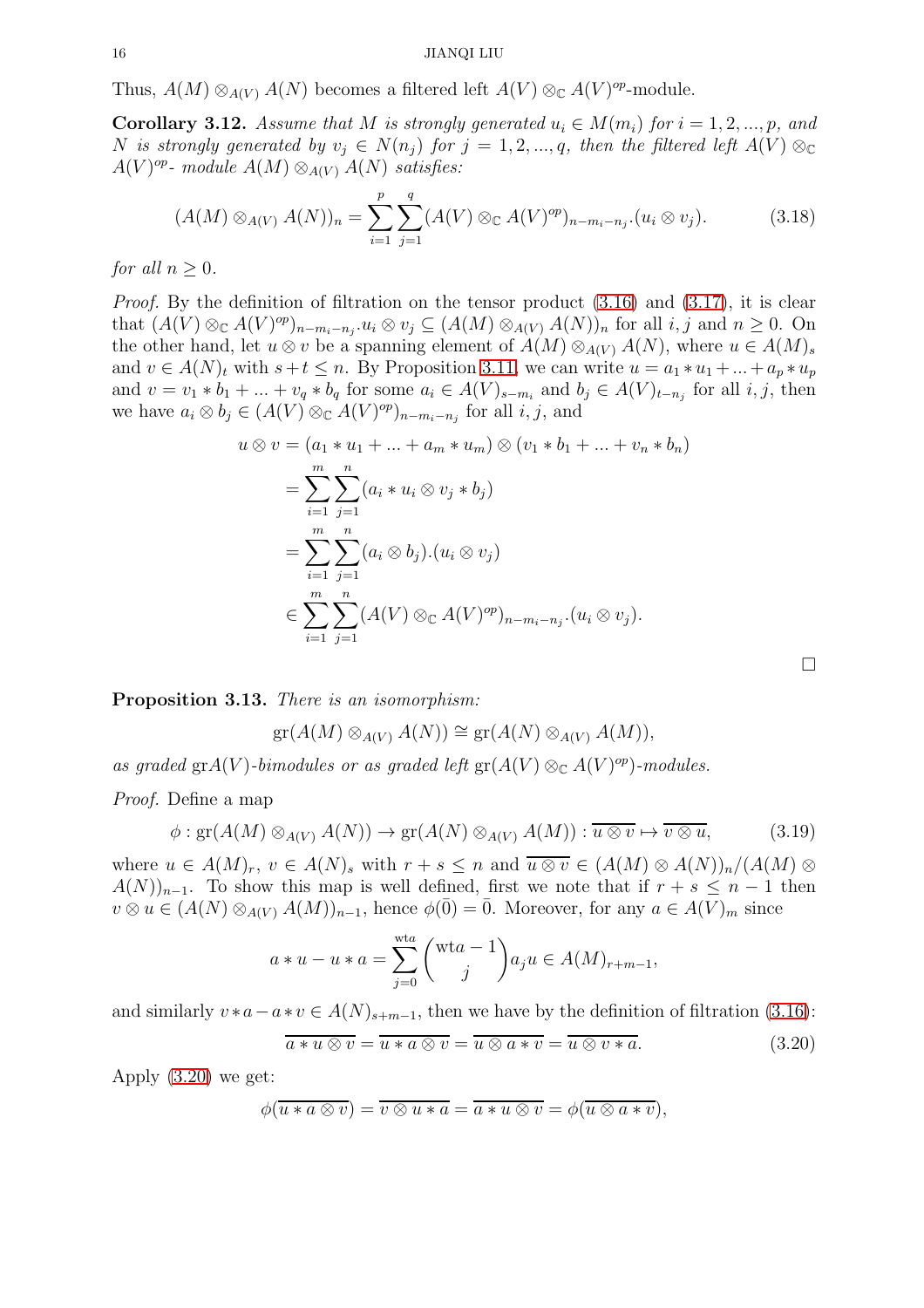and similarly,  $\phi(u \otimes a * v) = \phi(u * a \otimes v)$ . Therefore,  $\phi$  is well-defined. Moreover, we can apply [\(3.20\)](#page-15-0) again and get:

$$
\begin{aligned}\n\phi(\bar{a} * \overline{u \otimes v} * \bar{b}) &= \phi(\overline{a * u \otimes v * b}) \\
&= \overline{v * b \otimes a * u} \\
&= \bar{a} * \overline{v \otimes u} * \bar{b} \\
&= \bar{a} * \phi(\overline{u \otimes v}) * \bar{b}.\n\end{aligned}
$$

i.e.  $\phi$  is a homomorphism of left gr $(A(V) \otimes_{\mathbb{C}} A(V)^{op})$ -modules. Since  $\phi$  is clearly an involution, it follows that  $\phi$  is an isomorphism of left  $\text{gr}(A(V) \otimes_{\mathbb{C}} A(V)^{op})$ -modules.  $\square$ 

Our idea is to lift the isomorphism

$$
\phi: \text{gr}(A(M) \otimes_{A(V)} A(N)) \to \text{gr}(A(N) \otimes_{A(V)} A(M))
$$

up to the level of filtered modules  $A(M) \otimes_{A(V)} A(N) \to A(N) \otimes_{A(V)} A(M)$ . We shall need the following concepts in [\[17\]](#page-18-13) for our further discussions

**Definition 3.14.** *(1) Let* R *be a filtered algebra with filtration*  $\{F_p R\}_{p \in \mathbb{Z}}$ *, and let* M, N *be two filtered (left)* R-modules with filtrations  $\{F_pM\}_{p\in\mathbb{Z}}$  and  $\{F_pN\}_{p\in\mathbb{Z}}$  respectively. Set

$$
F_p \text{HOM}_R(M, N) := \{ f \in \text{Hom}_R(M, N) : f(F_i M) \subseteq F_{i+p} N, \ \forall i \in \mathbb{Z} \},
$$

*then we have*  $F_p \text{HOM}_R(M, N) \subseteq F_q \text{HOM}_R(M, N)$  *for*  $p \leq q$ *. Let* 

$$
\operatorname{HOM}_R(M, N) = \bigcup_{p \in \mathbb{Z}} F_p \operatorname{HOM}_R(M, N) \le \operatorname{Hom}_R(M, N),
$$

*then*  $\text{HOM}_R(M, N) \leq \text{Hom}_R(M, N)$  *is an abelian*  $\mathbb{Z}\text{-filtered subgroup.}$ 

*(2) (The category* R-filt*). Objects in* R-filt *is defined to be the filtered left* R*-modules,* and the morphism set between two objects M and N is defined to be  $F_0 \text{Hom}_R(M, N)$ *.* i.e. *a* map  $f : M \to N$  *is called a morphism if*  $f \in Hom_R(M, N)$  *and*  $f(F_pM) \subseteq F_pN$  *for all*  $p \in \mathbb{Z}$ . Note that **R-filt** is NOT an abelian category.

(3) Let  $A = \bigoplus_{p \in \mathbb{Z}} A_p$  *be a graded ring, and let*  $U, V$  *be two graded left* A-modules. Set

$$
\text{HOM}_A(U, V)_p := \{ f \in \text{Hom}_A(U, V) : f(U_i) \subseteq V_{i+p}, \ \forall i \in \mathbb{Z} \}.
$$

*Then we have*  $\sum_{p \in \mathbb{Z}} \text{HOM}_A(U, V)_p = \bigoplus_{p \in \mathbb{Z}} \text{HOM}_A(U, V)_p$ . Let

$$
\operatorname{HOM}_A(U, V) := \bigoplus_{p \in \mathbb{Z}} \operatorname{HOM}_A(U, V)_p \le \operatorname{Hom}_A(U, V).
$$

*Then*  $\text{HOM}_A(U, V) \leq \text{Hom}_A(U, V)$  *is an abelian subgroup.* 

The following result (Lemma 6.4. in [\[17\]](#page-18-13)) gives us a connection between the Hom sets defined above.

<span id="page-16-0"></span>**Lemma 3.15.** *If*  $M, N \in \mathbb{R}$ -filt, the natural map

$$
\varphi : \text{gr}(\text{HOM}_R(M, N)) = \bigoplus_{p \in \mathbb{Z}} \frac{F_p \text{HOM}_R(M, N)}{F_{p-1} \text{HOM}_R(M, N)} \to \text{HOM}_{\text{gr}(R)}(\text{gr}(M), \text{gr}(N))
$$

*defined by*  $\varphi(\bar{f})(\bar{x}) := \overline{f(x)} = f(x) + F_{p+q}N$  *for*  $f \in F_p \text{HOM}_R(M, N)$  *and*  $x \in F_qM$  *is an monomorphism. Moreover,*  $\varphi$  *is an isomorphism if* M *is filt-projective. i.e. a projective object in* R-filt*.*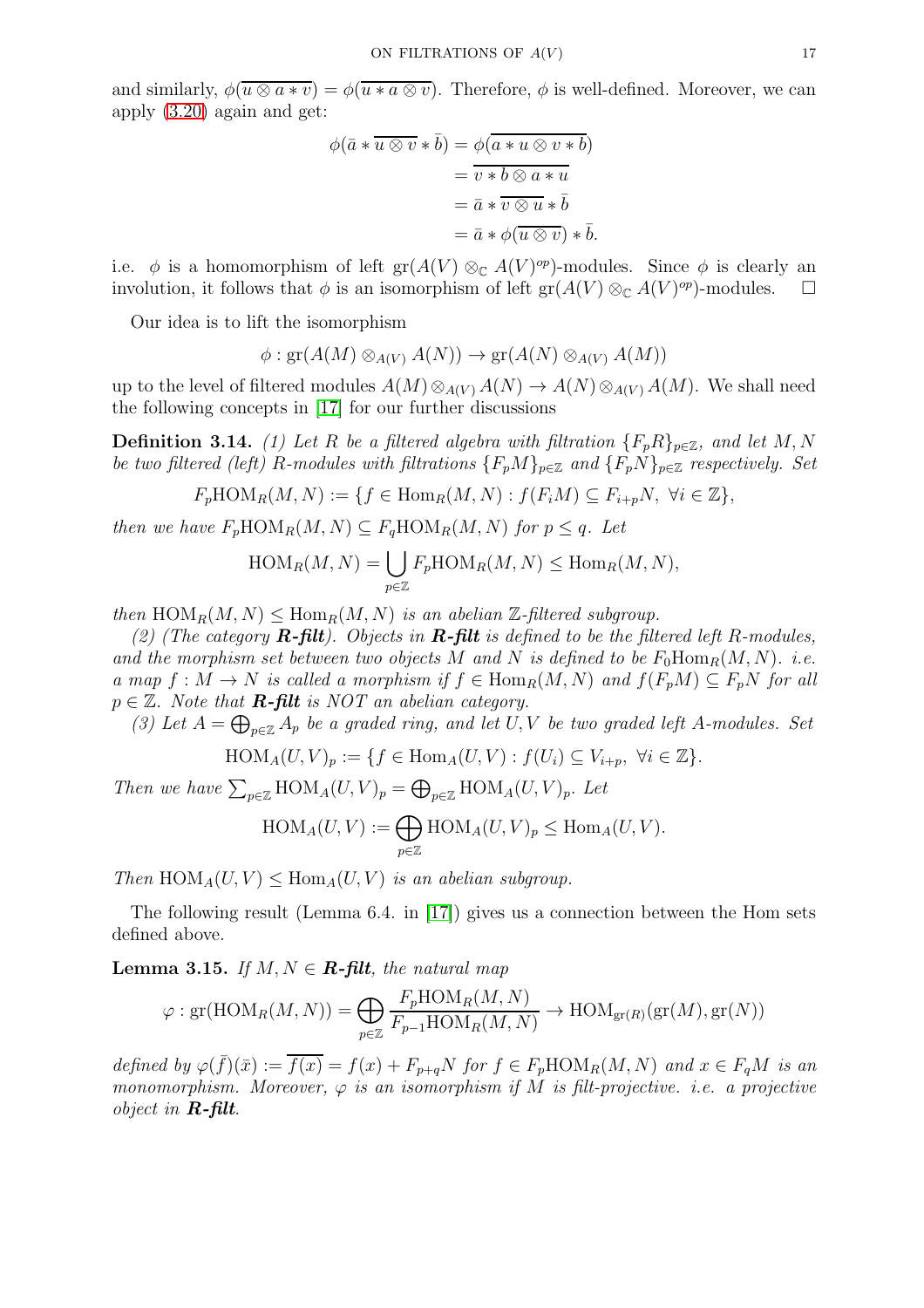We also have the following characterization (Proposition 5.14. in [\[17\]](#page-18-13)) of filt-projective objects.

<span id="page-17-1"></span>**Lemma 3.16.** Let R be a filtered ring,  $P \in \mathbb{R}$ -filt such that FP is exhaustive. i.e.  $P = \bigcup_{n \in \mathbb{Z}} F_n P$ , then P is filt-projective if and only if P is a direct summand in **R-filt** of *a filt-free object.*

Now assume that the admissible modules  $M$  and  $N$  over  $V$  are strongly generated by  $u_i \in M(m_i)$  for  $i = 1, 2, ..., p$  and  $v_j \in N(n_i)$  for  $j = 1, 2, ..., q$ , respectively. Note that this is not a strong condition imposed on irreducible modules; see Example [\(3.2\)](#page-9-2). By Corollary [3.12,](#page-15-1) we can construct a linear map:

$$
f: (A(V) \otimes_C A(V)^{op})^{\oplus pq} \to A(M) \otimes_{A(V)} A(N): (x_{11}, ..., x_{mn}) \mapsto \sum_{i=1}^p \sum_{j=1}^q x_{ij}.(u_i \otimes v_j).
$$
\n(3.21)

Clearly, f is a homomorphism between left  $A(V) \otimes_{\mathbb{C}} A(V)^{op}$  modules.

Since  $A(V)$  is semisimple, the universal algebra  $A(V) \otimes_{\mathbb{C}} A(V)^{op}$  of  $A(V)$  is also semisimple, and so  $A(M) \otimes_{A(V)} A(N)$  is isomorphic to a direct sum of simple left  $A(V) \otimes_{\mathbb{C}} A(V)^{op}$ modules. In particular,  $A(M) \otimes_{A(V)} A(N)$  is projective in the category  $A(V) \otimes_{\mathbb{C}} A(V)^{op}$ . **Mod**, since it is a direct sum of projective modules. Thus, the map f has a section q in view of the following diagram:

<span id="page-17-0"></span>
$$
A(M) \otimes_{A(V)} A(N)
$$
  
\n
$$
\downarrow_{Id}
$$
  
\n
$$
(A(V) \otimes_{\mathbb{C}} A(V)^{op})^{pq} \xrightarrow{f} A(M) \otimes_{A(V)} A(N) \longrightarrow 0.
$$
  
\n
$$
(3.22)
$$

i.e.  $fq = Id$ .

**Theorem 3.17.** *If the section* g *in* [\(3.22\)](#page-17-0) *of* f *is filtration preserving, that is,*  $g(u_i \otimes v_j) \in$  $(A(V) \otimes_{\mathbb{C}} A(V)^{op})_{m_i+}^{\oplus pq}$  $\sum_{m_i+n_j}^{\oplus pq}$  for all  $i, j$ , then the isomorphism in Proposition [3.13](#page-15-2) can be lift *up to an isomorphism:*

$$
A(M) \otimes_{A(V)} A(N) \cong A(N) \otimes_{A(V)} A(M)
$$

*of* A(V )*-bimodules.*

*Proof.* By assumption and Corollary [3.12,](#page-15-1) we have

$$
g((A(M)\otimes_{A(V)} A(N))_r) \subseteq (A(V)\otimes_{\mathbb{C}} A(V)^{op})_r^{\oplus mn}
$$

for all  $r \geq 0$ . Therefore, for any  $r \geq 0$  we have

$$
(A(V) \otimes_{\mathbb{C}} A(V)^{op})_r^{\oplus mn} = g((A(M) \otimes_{A(V)} A(N))_r) \oplus (\ker f \cap (A(V) \otimes_{\mathbb{C}} A(V)^{op})_r^{\oplus mn}).
$$

By Lemma [3.16,](#page-17-1)  $A(M) \otimes_{A(V)} A(N) \cong q(A(M) \otimes_{A(V)} A(N))$  is filt-projective, then by Lemma [3.15,](#page-16-0) there is an natural isomorphism between the degree zero hom set

$$
F_0 \text{HOM}_{A(V)\otimes_{\mathbb{C}} A(V)^{op}}(A(M)\otimes_{A(V)} A(N), A(N)\otimes_{A(V)} A(M))
$$

and the hom set

$$
\operatorname{HOM}_{\operatorname{gr}(A(V)\otimes_{\mathbb{C}} A(V)^{op})}(\operatorname{gr}(A(M)\otimes_{A(V)} A(N)), \operatorname{gr}(A(N)\otimes_{A(V)} A(M)))_0.
$$

In particular, the isomorphism  $\phi$  in [\(3.19\)](#page-15-3) corresponds to a filtration preserving isomorphism

$$
\theta: A(M) \otimes_{A(V)} A(N) \to A(N) \otimes_{A(V)} A(M)
$$